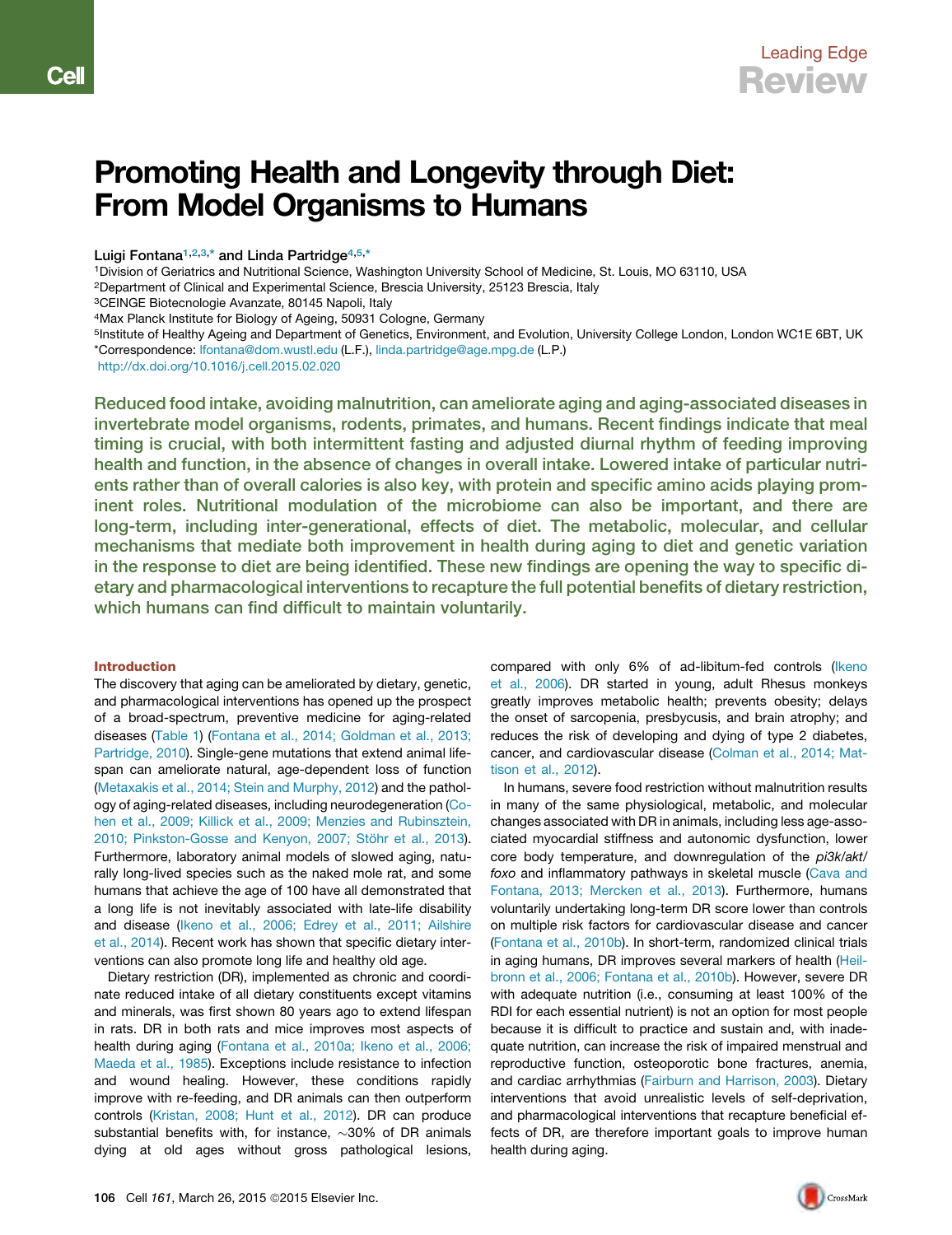<span id="page-1-0"></span>

| Mean Lifespan<br>Main Mechanism of Action<br>Max Lifespan<br>Dietary Interventions<br>Calorie restriction<br>↓ nutrient-sensing pathways<br>yes<br>yes<br>Intermittent fasting<br>↓ nutrient-sensing pathways<br>yes<br>yes<br>Protein restriction<br>↓ nutrient-sensing pathways<br>no<br>yes<br>Methionine restriction<br>↓ nutrient-sensing pathways<br>yes<br>yes<br>Tryptophan restriction<br>↓ nutrient -sensing pathways<br>yes<br>yes<br><b>Physical Exercise Interventions</b><br>Endurance exercise<br>↑ insulin sensitivity; ↑ AMPK ?<br>no<br>yes<br>Genetic Interventions<br>Ames and Snell dwarf<br>↓ nutrient-sensing pathways<br>yes<br>yes<br>GH receptor KO<br>↓ nutrient-sensing pathways<br>yes<br>yes<br>IGF-1 R KO<br>↓ nutrient-sensing pathways<br>yes (in $F$ )<br>yes (in F)<br>Klotho TG<br>↓ nutrient-sensing pathways<br>yes (in M)<br>yes<br>Fat Insulin Receptor KO<br>↓ nutrient-sensing pathways<br>yes<br>yes<br>Insulin Receptor Substrate 1 KO<br>yes (only F)<br>↓ nutrient-sensing pathways<br>yes (only F)<br>Brain IRS-2 KO<br>↓ nutrient-sensing pathways<br>yes<br>yes<br>PAPP-A KO<br>↓ nutrient-sensing pathways<br>yes<br>yes<br>Ribosomal S6 protein kinase-1 KO<br>↓ nutrient-sensing pathways<br>yes (only F)<br>yes (only F)<br>FGF-21TG<br>↓ nutrient-sensing pathways<br>yes<br>yes<br>?<br>miR-17TG<br>↓ nutrient-sensing pathways<br>yes<br>DGAT1KO<br>yes (only F)<br>↓ nutrient-sensing pathways<br>yes (only F)<br>p66shc KO<br>↓ growth factor-mediated signaling<br>yes<br>yes<br>ATG5 TG<br>↑ autophagy<br>yes<br>yes<br>Type 5 Adenylyl Cyclase KO<br>$\downarrow$ $\beta$ -adrenergic signaling<br>yes<br>yes<br>Angiotensin II type 1 receptor KO<br>↓ angiotensin receptor signaling<br>yes<br>yes<br>Catalase targeted to mitochondria TG<br>↓ oxidative stress (mitochondrial)<br>yes<br>yes<br>Ink4/Arf-TG/TG<br>$\downarrow$ mitogenic over-stimulation and cell proliferation<br>no<br>yes<br>$C/EBP \beta/\beta$<br>↑ mitochondrial biogenesis in white fat cells<br>yes<br>yes<br>Mclk1KO<br>↓ age-dependent loss of mitochondrial function<br>yes<br>yes<br>Hcrt-UCP2 TG<br>?; $\downarrow$ core body temperature<br>no<br>yes<br>Macrophage migration inhibitory factor KO<br>↓ inflammation; ↓ insulin pathway<br>yes<br>yes<br>$\overline{\phantom{a}}$<br>$E-DNIKBTG$<br>↓ inflammation; ↓ insulin pathway<br>yes<br>PKA RII <sub>B</sub> KO<br>↓ IGF signaling?<br>yes<br>yes<br>RasGRF1 KO<br>↓ nutrient-sensing pathways<br>yes<br>yes<br>Sirt <sub>6</sub> TG<br>↓ nutrient-sensing pathways (IGF)<br>yes (only M)<br>yes (only M)<br>↑ mitochondrial function via Sirt1/Nkx2-1/Ox2r<br>Brain-specific Sirt1 TG<br>yes (only F)<br>yes<br>TRPV1 pain receptor KO<br>modulation of CRTC1/CREB activity<br>yes (only F)<br>yes<br>Pharmacological Interventions<br>Rapamycin<br>↓ nutrient-sensing pathways (mTOR)<br>yes<br>yes<br>↓ IGF signaling and ↑ FGF-21<br>Acarbose<br>yes<br>yes<br>Metformin<br>↓ nutrient-sensing pathways (AMPK)<br>yes<br>no<br>Aspirin<br>I inflammation<br>yes (only M)<br>no<br>Nordihydroquaiaretic acid<br>I inflammation and oxidative stress<br>yes (only M)<br>no<br>Green tea extract<br>yes (only F)<br>↓ oxidative stress<br>no<br>17a-Estradiol (non-feminizing estrogen)<br>? non-genomic actions<br>yes (only M)<br>no<br>Methylene Blue<br>yes (only F)<br>↑ mitochondrial function<br>no<br>Metoprolol<br>yes (in M)<br>$\downarrow$ $\beta$ -adrenergic receptor signaling<br>no | Table 1. Interventions Extending Mean and/or Maximal Lifespan in Wild-Type Mice Fed Normal Chow |    |            |                                   |  |  |
|--------------------------------------------------------------------------------------------------------------------------------------------------------------------------------------------------------------------------------------------------------------------------------------------------------------------------------------------------------------------------------------------------------------------------------------------------------------------------------------------------------------------------------------------------------------------------------------------------------------------------------------------------------------------------------------------------------------------------------------------------------------------------------------------------------------------------------------------------------------------------------------------------------------------------------------------------------------------------------------------------------------------------------------------------------------------------------------------------------------------------------------------------------------------------------------------------------------------------------------------------------------------------------------------------------------------------------------------------------------------------------------------------------------------------------------------------------------------------------------------------------------------------------------------------------------------------------------------------------------------------------------------------------------------------------------------------------------------------------------------------------------------------------------------------------------------------------------------------------------------------------------------------------------------------------------------------------------------------------------------------------------------------------------------------------------------------------------------------------------------------------------------------------------------------------------------------------------------------------------------------------------------------------------------------------------------------------------------------------------------------------------------------------------------------------------------------------------------------------------------------------------------------------------------------------------------------------------------------------------------------------------------------------------------------------------------------------------------------------------------------------------------------------------------------------------------------------------------------------------------------------------------------------------------------------------------------------------------------------------------------------------------------------------------------------------------------------------------------------------------------------------------------------------------------------------------------------------------------------------------------------------------------------------------------------------------------------------------------------------------------------------------------------------------------------------------------------------------------------------------------------------|-------------------------------------------------------------------------------------------------|----|------------|-----------------------------------|--|--|
|                                                                                                                                                                                                                                                                                                                                                                                                                                                                                                                                                                                                                                                                                                                                                                                                                                                                                                                                                                                                                                                                                                                                                                                                                                                                                                                                                                                                                                                                                                                                                                                                                                                                                                                                                                                                                                                                                                                                                                                                                                                                                                                                                                                                                                                                                                                                                                                                                                                                                                                                                                                                                                                                                                                                                                                                                                                                                                                                                                                                                                                                                                                                                                                                                                                                                                                                                                                                                                                                                                              |                                                                                                 |    |            |                                   |  |  |
|                                                                                                                                                                                                                                                                                                                                                                                                                                                                                                                                                                                                                                                                                                                                                                                                                                                                                                                                                                                                                                                                                                                                                                                                                                                                                                                                                                                                                                                                                                                                                                                                                                                                                                                                                                                                                                                                                                                                                                                                                                                                                                                                                                                                                                                                                                                                                                                                                                                                                                                                                                                                                                                                                                                                                                                                                                                                                                                                                                                                                                                                                                                                                                                                                                                                                                                                                                                                                                                                                                              |                                                                                                 |    |            |                                   |  |  |
|                                                                                                                                                                                                                                                                                                                                                                                                                                                                                                                                                                                                                                                                                                                                                                                                                                                                                                                                                                                                                                                                                                                                                                                                                                                                                                                                                                                                                                                                                                                                                                                                                                                                                                                                                                                                                                                                                                                                                                                                                                                                                                                                                                                                                                                                                                                                                                                                                                                                                                                                                                                                                                                                                                                                                                                                                                                                                                                                                                                                                                                                                                                                                                                                                                                                                                                                                                                                                                                                                                              |                                                                                                 |    |            |                                   |  |  |
|                                                                                                                                                                                                                                                                                                                                                                                                                                                                                                                                                                                                                                                                                                                                                                                                                                                                                                                                                                                                                                                                                                                                                                                                                                                                                                                                                                                                                                                                                                                                                                                                                                                                                                                                                                                                                                                                                                                                                                                                                                                                                                                                                                                                                                                                                                                                                                                                                                                                                                                                                                                                                                                                                                                                                                                                                                                                                                                                                                                                                                                                                                                                                                                                                                                                                                                                                                                                                                                                                                              |                                                                                                 |    |            |                                   |  |  |
|                                                                                                                                                                                                                                                                                                                                                                                                                                                                                                                                                                                                                                                                                                                                                                                                                                                                                                                                                                                                                                                                                                                                                                                                                                                                                                                                                                                                                                                                                                                                                                                                                                                                                                                                                                                                                                                                                                                                                                                                                                                                                                                                                                                                                                                                                                                                                                                                                                                                                                                                                                                                                                                                                                                                                                                                                                                                                                                                                                                                                                                                                                                                                                                                                                                                                                                                                                                                                                                                                                              |                                                                                                 |    |            |                                   |  |  |
|                                                                                                                                                                                                                                                                                                                                                                                                                                                                                                                                                                                                                                                                                                                                                                                                                                                                                                                                                                                                                                                                                                                                                                                                                                                                                                                                                                                                                                                                                                                                                                                                                                                                                                                                                                                                                                                                                                                                                                                                                                                                                                                                                                                                                                                                                                                                                                                                                                                                                                                                                                                                                                                                                                                                                                                                                                                                                                                                                                                                                                                                                                                                                                                                                                                                                                                                                                                                                                                                                                              |                                                                                                 |    |            |                                   |  |  |
|                                                                                                                                                                                                                                                                                                                                                                                                                                                                                                                                                                                                                                                                                                                                                                                                                                                                                                                                                                                                                                                                                                                                                                                                                                                                                                                                                                                                                                                                                                                                                                                                                                                                                                                                                                                                                                                                                                                                                                                                                                                                                                                                                                                                                                                                                                                                                                                                                                                                                                                                                                                                                                                                                                                                                                                                                                                                                                                                                                                                                                                                                                                                                                                                                                                                                                                                                                                                                                                                                                              |                                                                                                 |    |            |                                   |  |  |
|                                                                                                                                                                                                                                                                                                                                                                                                                                                                                                                                                                                                                                                                                                                                                                                                                                                                                                                                                                                                                                                                                                                                                                                                                                                                                                                                                                                                                                                                                                                                                                                                                                                                                                                                                                                                                                                                                                                                                                                                                                                                                                                                                                                                                                                                                                                                                                                                                                                                                                                                                                                                                                                                                                                                                                                                                                                                                                                                                                                                                                                                                                                                                                                                                                                                                                                                                                                                                                                                                                              |                                                                                                 |    |            |                                   |  |  |
|                                                                                                                                                                                                                                                                                                                                                                                                                                                                                                                                                                                                                                                                                                                                                                                                                                                                                                                                                                                                                                                                                                                                                                                                                                                                                                                                                                                                                                                                                                                                                                                                                                                                                                                                                                                                                                                                                                                                                                                                                                                                                                                                                                                                                                                                                                                                                                                                                                                                                                                                                                                                                                                                                                                                                                                                                                                                                                                                                                                                                                                                                                                                                                                                                                                                                                                                                                                                                                                                                                              |                                                                                                 |    |            |                                   |  |  |
|                                                                                                                                                                                                                                                                                                                                                                                                                                                                                                                                                                                                                                                                                                                                                                                                                                                                                                                                                                                                                                                                                                                                                                                                                                                                                                                                                                                                                                                                                                                                                                                                                                                                                                                                                                                                                                                                                                                                                                                                                                                                                                                                                                                                                                                                                                                                                                                                                                                                                                                                                                                                                                                                                                                                                                                                                                                                                                                                                                                                                                                                                                                                                                                                                                                                                                                                                                                                                                                                                                              |                                                                                                 |    |            |                                   |  |  |
|                                                                                                                                                                                                                                                                                                                                                                                                                                                                                                                                                                                                                                                                                                                                                                                                                                                                                                                                                                                                                                                                                                                                                                                                                                                                                                                                                                                                                                                                                                                                                                                                                                                                                                                                                                                                                                                                                                                                                                                                                                                                                                                                                                                                                                                                                                                                                                                                                                                                                                                                                                                                                                                                                                                                                                                                                                                                                                                                                                                                                                                                                                                                                                                                                                                                                                                                                                                                                                                                                                              |                                                                                                 |    |            |                                   |  |  |
|                                                                                                                                                                                                                                                                                                                                                                                                                                                                                                                                                                                                                                                                                                                                                                                                                                                                                                                                                                                                                                                                                                                                                                                                                                                                                                                                                                                                                                                                                                                                                                                                                                                                                                                                                                                                                                                                                                                                                                                                                                                                                                                                                                                                                                                                                                                                                                                                                                                                                                                                                                                                                                                                                                                                                                                                                                                                                                                                                                                                                                                                                                                                                                                                                                                                                                                                                                                                                                                                                                              |                                                                                                 |    |            |                                   |  |  |
|                                                                                                                                                                                                                                                                                                                                                                                                                                                                                                                                                                                                                                                                                                                                                                                                                                                                                                                                                                                                                                                                                                                                                                                                                                                                                                                                                                                                                                                                                                                                                                                                                                                                                                                                                                                                                                                                                                                                                                                                                                                                                                                                                                                                                                                                                                                                                                                                                                                                                                                                                                                                                                                                                                                                                                                                                                                                                                                                                                                                                                                                                                                                                                                                                                                                                                                                                                                                                                                                                                              |                                                                                                 |    |            |                                   |  |  |
|                                                                                                                                                                                                                                                                                                                                                                                                                                                                                                                                                                                                                                                                                                                                                                                                                                                                                                                                                                                                                                                                                                                                                                                                                                                                                                                                                                                                                                                                                                                                                                                                                                                                                                                                                                                                                                                                                                                                                                                                                                                                                                                                                                                                                                                                                                                                                                                                                                                                                                                                                                                                                                                                                                                                                                                                                                                                                                                                                                                                                                                                                                                                                                                                                                                                                                                                                                                                                                                                                                              |                                                                                                 |    |            |                                   |  |  |
|                                                                                                                                                                                                                                                                                                                                                                                                                                                                                                                                                                                                                                                                                                                                                                                                                                                                                                                                                                                                                                                                                                                                                                                                                                                                                                                                                                                                                                                                                                                                                                                                                                                                                                                                                                                                                                                                                                                                                                                                                                                                                                                                                                                                                                                                                                                                                                                                                                                                                                                                                                                                                                                                                                                                                                                                                                                                                                                                                                                                                                                                                                                                                                                                                                                                                                                                                                                                                                                                                                              |                                                                                                 |    |            |                                   |  |  |
|                                                                                                                                                                                                                                                                                                                                                                                                                                                                                                                                                                                                                                                                                                                                                                                                                                                                                                                                                                                                                                                                                                                                                                                                                                                                                                                                                                                                                                                                                                                                                                                                                                                                                                                                                                                                                                                                                                                                                                                                                                                                                                                                                                                                                                                                                                                                                                                                                                                                                                                                                                                                                                                                                                                                                                                                                                                                                                                                                                                                                                                                                                                                                                                                                                                                                                                                                                                                                                                                                                              |                                                                                                 |    |            |                                   |  |  |
|                                                                                                                                                                                                                                                                                                                                                                                                                                                                                                                                                                                                                                                                                                                                                                                                                                                                                                                                                                                                                                                                                                                                                                                                                                                                                                                                                                                                                                                                                                                                                                                                                                                                                                                                                                                                                                                                                                                                                                                                                                                                                                                                                                                                                                                                                                                                                                                                                                                                                                                                                                                                                                                                                                                                                                                                                                                                                                                                                                                                                                                                                                                                                                                                                                                                                                                                                                                                                                                                                                              |                                                                                                 |    |            |                                   |  |  |
|                                                                                                                                                                                                                                                                                                                                                                                                                                                                                                                                                                                                                                                                                                                                                                                                                                                                                                                                                                                                                                                                                                                                                                                                                                                                                                                                                                                                                                                                                                                                                                                                                                                                                                                                                                                                                                                                                                                                                                                                                                                                                                                                                                                                                                                                                                                                                                                                                                                                                                                                                                                                                                                                                                                                                                                                                                                                                                                                                                                                                                                                                                                                                                                                                                                                                                                                                                                                                                                                                                              |                                                                                                 |    |            |                                   |  |  |
|                                                                                                                                                                                                                                                                                                                                                                                                                                                                                                                                                                                                                                                                                                                                                                                                                                                                                                                                                                                                                                                                                                                                                                                                                                                                                                                                                                                                                                                                                                                                                                                                                                                                                                                                                                                                                                                                                                                                                                                                                                                                                                                                                                                                                                                                                                                                                                                                                                                                                                                                                                                                                                                                                                                                                                                                                                                                                                                                                                                                                                                                                                                                                                                                                                                                                                                                                                                                                                                                                                              |                                                                                                 |    |            |                                   |  |  |
|                                                                                                                                                                                                                                                                                                                                                                                                                                                                                                                                                                                                                                                                                                                                                                                                                                                                                                                                                                                                                                                                                                                                                                                                                                                                                                                                                                                                                                                                                                                                                                                                                                                                                                                                                                                                                                                                                                                                                                                                                                                                                                                                                                                                                                                                                                                                                                                                                                                                                                                                                                                                                                                                                                                                                                                                                                                                                                                                                                                                                                                                                                                                                                                                                                                                                                                                                                                                                                                                                                              |                                                                                                 |    |            |                                   |  |  |
|                                                                                                                                                                                                                                                                                                                                                                                                                                                                                                                                                                                                                                                                                                                                                                                                                                                                                                                                                                                                                                                                                                                                                                                                                                                                                                                                                                                                                                                                                                                                                                                                                                                                                                                                                                                                                                                                                                                                                                                                                                                                                                                                                                                                                                                                                                                                                                                                                                                                                                                                                                                                                                                                                                                                                                                                                                                                                                                                                                                                                                                                                                                                                                                                                                                                                                                                                                                                                                                                                                              |                                                                                                 |    |            |                                   |  |  |
|                                                                                                                                                                                                                                                                                                                                                                                                                                                                                                                                                                                                                                                                                                                                                                                                                                                                                                                                                                                                                                                                                                                                                                                                                                                                                                                                                                                                                                                                                                                                                                                                                                                                                                                                                                                                                                                                                                                                                                                                                                                                                                                                                                                                                                                                                                                                                                                                                                                                                                                                                                                                                                                                                                                                                                                                                                                                                                                                                                                                                                                                                                                                                                                                                                                                                                                                                                                                                                                                                                              |                                                                                                 |    |            |                                   |  |  |
|                                                                                                                                                                                                                                                                                                                                                                                                                                                                                                                                                                                                                                                                                                                                                                                                                                                                                                                                                                                                                                                                                                                                                                                                                                                                                                                                                                                                                                                                                                                                                                                                                                                                                                                                                                                                                                                                                                                                                                                                                                                                                                                                                                                                                                                                                                                                                                                                                                                                                                                                                                                                                                                                                                                                                                                                                                                                                                                                                                                                                                                                                                                                                                                                                                                                                                                                                                                                                                                                                                              |                                                                                                 |    |            |                                   |  |  |
|                                                                                                                                                                                                                                                                                                                                                                                                                                                                                                                                                                                                                                                                                                                                                                                                                                                                                                                                                                                                                                                                                                                                                                                                                                                                                                                                                                                                                                                                                                                                                                                                                                                                                                                                                                                                                                                                                                                                                                                                                                                                                                                                                                                                                                                                                                                                                                                                                                                                                                                                                                                                                                                                                                                                                                                                                                                                                                                                                                                                                                                                                                                                                                                                                                                                                                                                                                                                                                                                                                              |                                                                                                 |    |            |                                   |  |  |
|                                                                                                                                                                                                                                                                                                                                                                                                                                                                                                                                                                                                                                                                                                                                                                                                                                                                                                                                                                                                                                                                                                                                                                                                                                                                                                                                                                                                                                                                                                                                                                                                                                                                                                                                                                                                                                                                                                                                                                                                                                                                                                                                                                                                                                                                                                                                                                                                                                                                                                                                                                                                                                                                                                                                                                                                                                                                                                                                                                                                                                                                                                                                                                                                                                                                                                                                                                                                                                                                                                              |                                                                                                 |    |            |                                   |  |  |
|                                                                                                                                                                                                                                                                                                                                                                                                                                                                                                                                                                                                                                                                                                                                                                                                                                                                                                                                                                                                                                                                                                                                                                                                                                                                                                                                                                                                                                                                                                                                                                                                                                                                                                                                                                                                                                                                                                                                                                                                                                                                                                                                                                                                                                                                                                                                                                                                                                                                                                                                                                                                                                                                                                                                                                                                                                                                                                                                                                                                                                                                                                                                                                                                                                                                                                                                                                                                                                                                                                              |                                                                                                 |    |            |                                   |  |  |
|                                                                                                                                                                                                                                                                                                                                                                                                                                                                                                                                                                                                                                                                                                                                                                                                                                                                                                                                                                                                                                                                                                                                                                                                                                                                                                                                                                                                                                                                                                                                                                                                                                                                                                                                                                                                                                                                                                                                                                                                                                                                                                                                                                                                                                                                                                                                                                                                                                                                                                                                                                                                                                                                                                                                                                                                                                                                                                                                                                                                                                                                                                                                                                                                                                                                                                                                                                                                                                                                                                              |                                                                                                 |    |            |                                   |  |  |
|                                                                                                                                                                                                                                                                                                                                                                                                                                                                                                                                                                                                                                                                                                                                                                                                                                                                                                                                                                                                                                                                                                                                                                                                                                                                                                                                                                                                                                                                                                                                                                                                                                                                                                                                                                                                                                                                                                                                                                                                                                                                                                                                                                                                                                                                                                                                                                                                                                                                                                                                                                                                                                                                                                                                                                                                                                                                                                                                                                                                                                                                                                                                                                                                                                                                                                                                                                                                                                                                                                              |                                                                                                 |    |            |                                   |  |  |
|                                                                                                                                                                                                                                                                                                                                                                                                                                                                                                                                                                                                                                                                                                                                                                                                                                                                                                                                                                                                                                                                                                                                                                                                                                                                                                                                                                                                                                                                                                                                                                                                                                                                                                                                                                                                                                                                                                                                                                                                                                                                                                                                                                                                                                                                                                                                                                                                                                                                                                                                                                                                                                                                                                                                                                                                                                                                                                                                                                                                                                                                                                                                                                                                                                                                                                                                                                                                                                                                                                              |                                                                                                 |    |            |                                   |  |  |
|                                                                                                                                                                                                                                                                                                                                                                                                                                                                                                                                                                                                                                                                                                                                                                                                                                                                                                                                                                                                                                                                                                                                                                                                                                                                                                                                                                                                                                                                                                                                                                                                                                                                                                                                                                                                                                                                                                                                                                                                                                                                                                                                                                                                                                                                                                                                                                                                                                                                                                                                                                                                                                                                                                                                                                                                                                                                                                                                                                                                                                                                                                                                                                                                                                                                                                                                                                                                                                                                                                              |                                                                                                 |    |            |                                   |  |  |
|                                                                                                                                                                                                                                                                                                                                                                                                                                                                                                                                                                                                                                                                                                                                                                                                                                                                                                                                                                                                                                                                                                                                                                                                                                                                                                                                                                                                                                                                                                                                                                                                                                                                                                                                                                                                                                                                                                                                                                                                                                                                                                                                                                                                                                                                                                                                                                                                                                                                                                                                                                                                                                                                                                                                                                                                                                                                                                                                                                                                                                                                                                                                                                                                                                                                                                                                                                                                                                                                                                              |                                                                                                 |    |            |                                   |  |  |
|                                                                                                                                                                                                                                                                                                                                                                                                                                                                                                                                                                                                                                                                                                                                                                                                                                                                                                                                                                                                                                                                                                                                                                                                                                                                                                                                                                                                                                                                                                                                                                                                                                                                                                                                                                                                                                                                                                                                                                                                                                                                                                                                                                                                                                                                                                                                                                                                                                                                                                                                                                                                                                                                                                                                                                                                                                                                                                                                                                                                                                                                                                                                                                                                                                                                                                                                                                                                                                                                                                              |                                                                                                 |    |            |                                   |  |  |
|                                                                                                                                                                                                                                                                                                                                                                                                                                                                                                                                                                                                                                                                                                                                                                                                                                                                                                                                                                                                                                                                                                                                                                                                                                                                                                                                                                                                                                                                                                                                                                                                                                                                                                                                                                                                                                                                                                                                                                                                                                                                                                                                                                                                                                                                                                                                                                                                                                                                                                                                                                                                                                                                                                                                                                                                                                                                                                                                                                                                                                                                                                                                                                                                                                                                                                                                                                                                                                                                                                              |                                                                                                 |    |            |                                   |  |  |
|                                                                                                                                                                                                                                                                                                                                                                                                                                                                                                                                                                                                                                                                                                                                                                                                                                                                                                                                                                                                                                                                                                                                                                                                                                                                                                                                                                                                                                                                                                                                                                                                                                                                                                                                                                                                                                                                                                                                                                                                                                                                                                                                                                                                                                                                                                                                                                                                                                                                                                                                                                                                                                                                                                                                                                                                                                                                                                                                                                                                                                                                                                                                                                                                                                                                                                                                                                                                                                                                                                              |                                                                                                 |    |            |                                   |  |  |
|                                                                                                                                                                                                                                                                                                                                                                                                                                                                                                                                                                                                                                                                                                                                                                                                                                                                                                                                                                                                                                                                                                                                                                                                                                                                                                                                                                                                                                                                                                                                                                                                                                                                                                                                                                                                                                                                                                                                                                                                                                                                                                                                                                                                                                                                                                                                                                                                                                                                                                                                                                                                                                                                                                                                                                                                                                                                                                                                                                                                                                                                                                                                                                                                                                                                                                                                                                                                                                                                                                              |                                                                                                 |    |            |                                   |  |  |
|                                                                                                                                                                                                                                                                                                                                                                                                                                                                                                                                                                                                                                                                                                                                                                                                                                                                                                                                                                                                                                                                                                                                                                                                                                                                                                                                                                                                                                                                                                                                                                                                                                                                                                                                                                                                                                                                                                                                                                                                                                                                                                                                                                                                                                                                                                                                                                                                                                                                                                                                                                                                                                                                                                                                                                                                                                                                                                                                                                                                                                                                                                                                                                                                                                                                                                                                                                                                                                                                                                              |                                                                                                 |    |            |                                   |  |  |
|                                                                                                                                                                                                                                                                                                                                                                                                                                                                                                                                                                                                                                                                                                                                                                                                                                                                                                                                                                                                                                                                                                                                                                                                                                                                                                                                                                                                                                                                                                                                                                                                                                                                                                                                                                                                                                                                                                                                                                                                                                                                                                                                                                                                                                                                                                                                                                                                                                                                                                                                                                                                                                                                                                                                                                                                                                                                                                                                                                                                                                                                                                                                                                                                                                                                                                                                                                                                                                                                                                              |                                                                                                 |    |            |                                   |  |  |
|                                                                                                                                                                                                                                                                                                                                                                                                                                                                                                                                                                                                                                                                                                                                                                                                                                                                                                                                                                                                                                                                                                                                                                                                                                                                                                                                                                                                                                                                                                                                                                                                                                                                                                                                                                                                                                                                                                                                                                                                                                                                                                                                                                                                                                                                                                                                                                                                                                                                                                                                                                                                                                                                                                                                                                                                                                                                                                                                                                                                                                                                                                                                                                                                                                                                                                                                                                                                                                                                                                              |                                                                                                 |    |            |                                   |  |  |
|                                                                                                                                                                                                                                                                                                                                                                                                                                                                                                                                                                                                                                                                                                                                                                                                                                                                                                                                                                                                                                                                                                                                                                                                                                                                                                                                                                                                                                                                                                                                                                                                                                                                                                                                                                                                                                                                                                                                                                                                                                                                                                                                                                                                                                                                                                                                                                                                                                                                                                                                                                                                                                                                                                                                                                                                                                                                                                                                                                                                                                                                                                                                                                                                                                                                                                                                                                                                                                                                                                              |                                                                                                 |    |            |                                   |  |  |
|                                                                                                                                                                                                                                                                                                                                                                                                                                                                                                                                                                                                                                                                                                                                                                                                                                                                                                                                                                                                                                                                                                                                                                                                                                                                                                                                                                                                                                                                                                                                                                                                                                                                                                                                                                                                                                                                                                                                                                                                                                                                                                                                                                                                                                                                                                                                                                                                                                                                                                                                                                                                                                                                                                                                                                                                                                                                                                                                                                                                                                                                                                                                                                                                                                                                                                                                                                                                                                                                                                              |                                                                                                 |    |            |                                   |  |  |
|                                                                                                                                                                                                                                                                                                                                                                                                                                                                                                                                                                                                                                                                                                                                                                                                                                                                                                                                                                                                                                                                                                                                                                                                                                                                                                                                                                                                                                                                                                                                                                                                                                                                                                                                                                                                                                                                                                                                                                                                                                                                                                                                                                                                                                                                                                                                                                                                                                                                                                                                                                                                                                                                                                                                                                                                                                                                                                                                                                                                                                                                                                                                                                                                                                                                                                                                                                                                                                                                                                              |                                                                                                 |    |            |                                   |  |  |
|                                                                                                                                                                                                                                                                                                                                                                                                                                                                                                                                                                                                                                                                                                                                                                                                                                                                                                                                                                                                                                                                                                                                                                                                                                                                                                                                                                                                                                                                                                                                                                                                                                                                                                                                                                                                                                                                                                                                                                                                                                                                                                                                                                                                                                                                                                                                                                                                                                                                                                                                                                                                                                                                                                                                                                                                                                                                                                                                                                                                                                                                                                                                                                                                                                                                                                                                                                                                                                                                                                              |                                                                                                 |    |            |                                   |  |  |
|                                                                                                                                                                                                                                                                                                                                                                                                                                                                                                                                                                                                                                                                                                                                                                                                                                                                                                                                                                                                                                                                                                                                                                                                                                                                                                                                                                                                                                                                                                                                                                                                                                                                                                                                                                                                                                                                                                                                                                                                                                                                                                                                                                                                                                                                                                                                                                                                                                                                                                                                                                                                                                                                                                                                                                                                                                                                                                                                                                                                                                                                                                                                                                                                                                                                                                                                                                                                                                                                                                              |                                                                                                 |    |            |                                   |  |  |
|                                                                                                                                                                                                                                                                                                                                                                                                                                                                                                                                                                                                                                                                                                                                                                                                                                                                                                                                                                                                                                                                                                                                                                                                                                                                                                                                                                                                                                                                                                                                                                                                                                                                                                                                                                                                                                                                                                                                                                                                                                                                                                                                                                                                                                                                                                                                                                                                                                                                                                                                                                                                                                                                                                                                                                                                                                                                                                                                                                                                                                                                                                                                                                                                                                                                                                                                                                                                                                                                                                              |                                                                                                 |    |            |                                   |  |  |
|                                                                                                                                                                                                                                                                                                                                                                                                                                                                                                                                                                                                                                                                                                                                                                                                                                                                                                                                                                                                                                                                                                                                                                                                                                                                                                                                                                                                                                                                                                                                                                                                                                                                                                                                                                                                                                                                                                                                                                                                                                                                                                                                                                                                                                                                                                                                                                                                                                                                                                                                                                                                                                                                                                                                                                                                                                                                                                                                                                                                                                                                                                                                                                                                                                                                                                                                                                                                                                                                                                              |                                                                                                 |    |            |                                   |  |  |
|                                                                                                                                                                                                                                                                                                                                                                                                                                                                                                                                                                                                                                                                                                                                                                                                                                                                                                                                                                                                                                                                                                                                                                                                                                                                                                                                                                                                                                                                                                                                                                                                                                                                                                                                                                                                                                                                                                                                                                                                                                                                                                                                                                                                                                                                                                                                                                                                                                                                                                                                                                                                                                                                                                                                                                                                                                                                                                                                                                                                                                                                                                                                                                                                                                                                                                                                                                                                                                                                                                              |                                                                                                 |    |            |                                   |  |  |
|                                                                                                                                                                                                                                                                                                                                                                                                                                                                                                                                                                                                                                                                                                                                                                                                                                                                                                                                                                                                                                                                                                                                                                                                                                                                                                                                                                                                                                                                                                                                                                                                                                                                                                                                                                                                                                                                                                                                                                                                                                                                                                                                                                                                                                                                                                                                                                                                                                                                                                                                                                                                                                                                                                                                                                                                                                                                                                                                                                                                                                                                                                                                                                                                                                                                                                                                                                                                                                                                                                              |                                                                                                 |    |            |                                   |  |  |
|                                                                                                                                                                                                                                                                                                                                                                                                                                                                                                                                                                                                                                                                                                                                                                                                                                                                                                                                                                                                                                                                                                                                                                                                                                                                                                                                                                                                                                                                                                                                                                                                                                                                                                                                                                                                                                                                                                                                                                                                                                                                                                                                                                                                                                                                                                                                                                                                                                                                                                                                                                                                                                                                                                                                                                                                                                                                                                                                                                                                                                                                                                                                                                                                                                                                                                                                                                                                                                                                                                              | Nebivolol                                                                                       | no | yes (in M) | ↓ β-adrenergic receptor signaling |  |  |

DR increases healthy lifespan in many shorter-lived organisms, including budding yeast *Saccharomyces cerevisiae*, the nematode worm *Caenorhabditis elegans*, and the fruit fly *Drosophila melanogaster* [\(Figure 1](#page-2-0)). The experimental tractability of yeast and invertebrates facilitates discovery of the—often evolutionarily conserved—mechanisms through which genetic and environmental intervention improve health during aging. The mechanisms mediating the health benefits of DR are not fully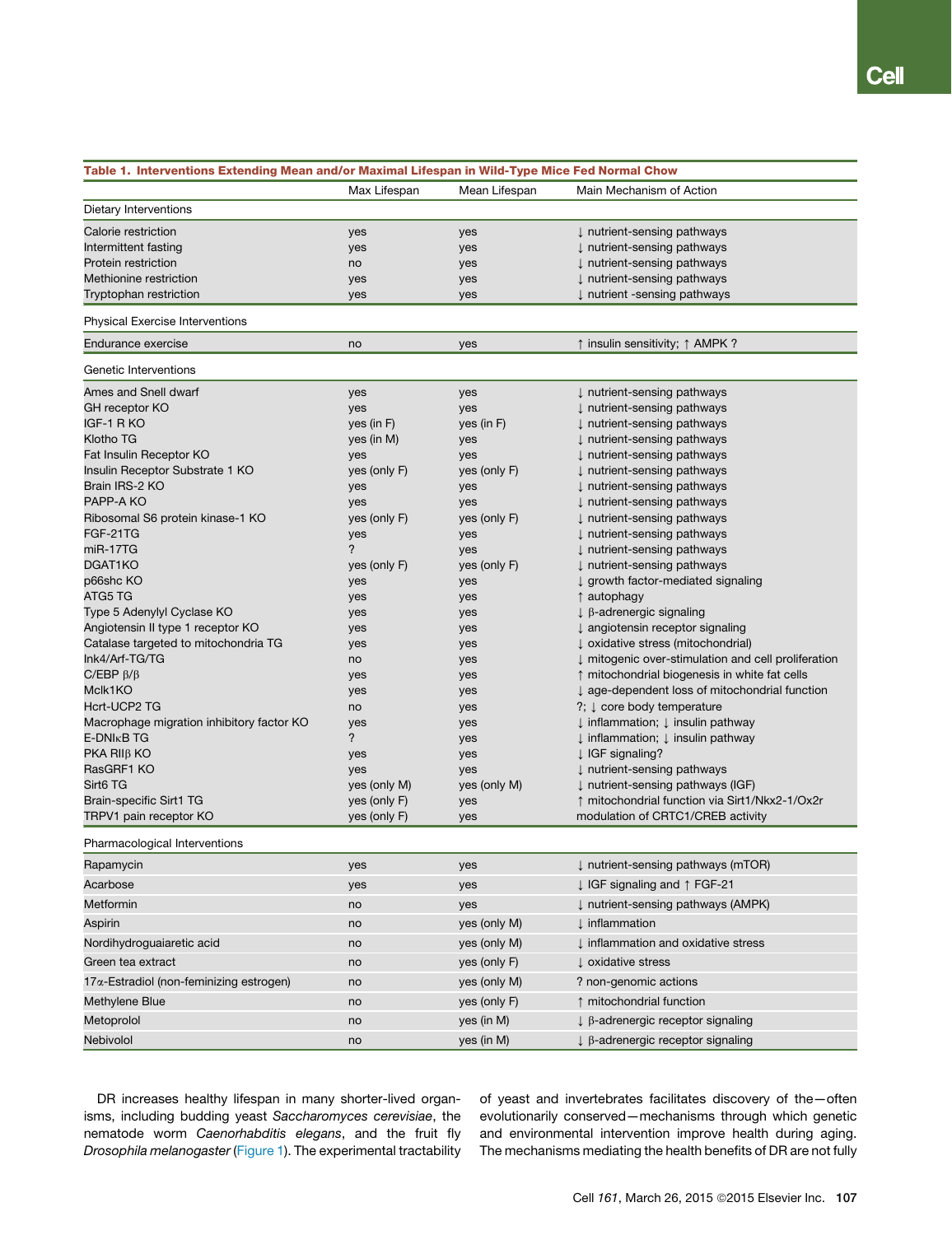<span id="page-2-0"></span>

Figure 1. Dietary Restriction Increases Healthy Lifespan in Diverse Single-Celled, Invertebrate, and Vertebrate Animals

understood in any organism. A wide range of interventions has been used to impose DR, even within single species, and the mechanisms through which they extend lifespan can differ ([Bass et al., 2007; Cypser et al., 2013; Mair and Dillin, 2008; Tatar](#page-8-1) [et al., 2014](#page-8-1)). Multiple neural, systemic, tissue-specific, and cellautonomous mechanisms are involved [\(Figure 2](#page-3-0)). In both *C. elegans* and *Drosophila*, altered sensory perception alone may play a role, with specific subsets of sensory, including olfactory and gustatory, neurons influencing lifespan [\(Alcedo and](#page-8-2) [Kenyon, 2004; Allen et al., 2014; Apfeld and Kenyon, 1999;](#page-8-2) [Ostojic et al., 2014; Waterson et al., 2014](#page-8-2)). In *C. elegans*, *Drosophila*, and mice, neural circuits both detect nutrient status and control the responses to it, in mice mediated mainly by the hypothalamus [\(Dacks et al., 2013](#page-9-7)). Alterations in the following also play important systemic roles: the levels of metabolites ([Chin et al., 2014](#page-9-8)), the activity of the nutrient-sensing insulin/igf signaling network ([Johnson et al., 2013; Kenyon, 2010\)](#page-10-3) in *C. elegans*, steroid hormone signaling [\(Thondamal et al., 2014](#page-11-0)), and growth hormone in the mouse ([Johnson et al., 2013; Kenyon,](#page-10-3) [2010](#page-10-3)). Cellular effector processes can include enhanced genomic stability and chromatin remodeling [\(Dang et al.,](#page-9-9) [2014](#page-9-9)); improved chaperone-mediated protein homeostasis and cellular turnover processes, including autophagy ([Singh and](#page-11-1) [Cuervo, 2011](#page-11-1)); and increases in various forms of stress resistance ([Hine et al., 2015\)](#page-9-10). Molecular effectors that have been shown to mediate the effects of DR on health and longevity include FOXO ([Tullet et al., 2008; Webb and Brunet, 2014](#page-11-2)), TOR [\(Kapahi et al., 2010; Johnson et al., 2013](#page-10-4)), AMPK ([Greer](#page-9-11) [et al., 2007; Burkewitz et al., 2014](#page-9-11)), sirtuins [\(Mouchiroud et al.,](#page-10-5) [2013; Guarente, 2013](#page-10-5)), HSF, and NRF2 ([Akerfelt et al., 2010;](#page-8-3) Martín-Montalvo et al., 2011). Inhibition of AKT activates FOXO, a transcription factor that upregulates several ''longevity pathways'' controlling DNA repair, autophagy, antioxidant activity, stress resistance, and cell proliferation [\(Webb and Brunet,](#page-11-3) [2014; Wang et al., 2014](#page-11-3)). Inhibition of mTORC1 improves proteostasis, increases autophagy, and enhances stem cell function ([Kapahi et al., 2010; Efeyan et al., 2012; Johnson et al., 2013](#page-10-4)). Systemic or tissue-specific overexpression of some sirtuins (i.e., SIRT1, SIRT3, and SIRT6) also increases genomic stability, reduces NF-kB signaling, and improves metabolic homeostasis through histone deacetylation [\(Mouchiroud et al., 2013; Guar](#page-10-5)[ente, 2013\)](#page-10-5). Moreover, activation of SIRT1 and AMPK activates

PGC-1a, a transcriptional regulator of mitochondrial function, antioxidant defenses, and fatty acid oxidation [\(Wu et al., 1999](#page-11-4)). Activation of transcription factors heat shock factor 1 and Nrf2, by upregulating HSP70, p62, and the transcription factor ATF3, induces several antioxidant and drug-metabolizing enzymes, prevents the age-dependent impairment of proteostasis, and promotes the maintenance of cell structure, redox, and intermediary metabolism (Akerfelt et al., 2010; Martín-Montalvo et al., [2011\)](#page-8-3). Multiple, parallel processes thus contribute to the increase in health during aging from DR, and the relative contribution of these may vary between DR regimes and organisms.

Interestingly, recent work has revealed the importance of timing of food intake, the role of specific nutrients, the nature of the effector mechanisms, the longer-term—including transgenerational—consequences of diet, and the key role played by the gut microbiota [\(Figure 3](#page-4-0)). These new findings have pointed to less drastic dietary manipulations that could be combined with pharmacological interventions to improve health and prevent disease during aging.

## Meal Frequency and Timing

Only recently have humans and domesticated animals had constant access to food. During their evolution, many animals and humans ate only intermittently. For many microorganisms and invertebrates, long periods of starvation are normal and, correspondingly, many of them (including *C. elegans*) have evolved forms of quiescence in response to the onset of food shortage. Many of the genes that control quiescence are also important in the control of lifespan [\(Baugh, 2013\)](#page-8-4). Interestingly, intermittent fasting (IF), with alternation of 2 days of ad libitum feeding with 2 day fasting, also extends worm lifespan, through a mechanism involving the small GTP-ase RHEB-1 and insulin/Igf signaling [\(Honjoh et al., 2009](#page-9-12)). Even chronic starvation extends lifespan in *C. elegans* ([Kaeberlein et al., 2006; Lee et al., 2006\)](#page-10-6), through mechanisms that overlap with those mediating the response to IF and that include the combined activity of FOXO, FOXA, and AP-1 transcription factors in two parallel starvation-responsive pathways ([Uno et al., 2013\)](#page-11-5).

In rodents, both fasting for 24 hr every other day or twice weekly extends lifespan up to 30%, independent of both total food intake and weight loss [\(Mattson et al., 2014\)](#page-10-7). As for chronic DR, the magnitude of the life extension induced by IF can be influenced by the age of initiation and mouse genotype. In A/J mice, for example, IF started at 6 months did not increase lifespan and, when started at 10 months of age, reduced mean lifespan by 15% ([Goodrick et al., 1990\)](#page-9-13), although it is not clear whether a more or less severe form of IF could extend lifespan in these mice. IF can also protect against obesity, cardiovascular disease, hypertension, diabetes, neurodegeneration, and the clinical progression of several neurodegenerative diseases [\(Mattson et al., 2014\)](#page-10-7). In contrast, although many studies report a protective effect against cancer progression [\(Berrigan et al.,](#page-8-5) [2002; Lee et al., 2012\)](#page-8-5), others suggest detrimental cancer initiation and promotion ([Tessitore and Bollito, 2006\)](#page-11-6). In rodents, multiple changes mediate benefits of fasting, including increased production of the neurotrophic factors BDNF and FGF2, reduced inflammation and oxidative stress, and enhanced cellular and molecular adaptive stress responses. Treatment of cells and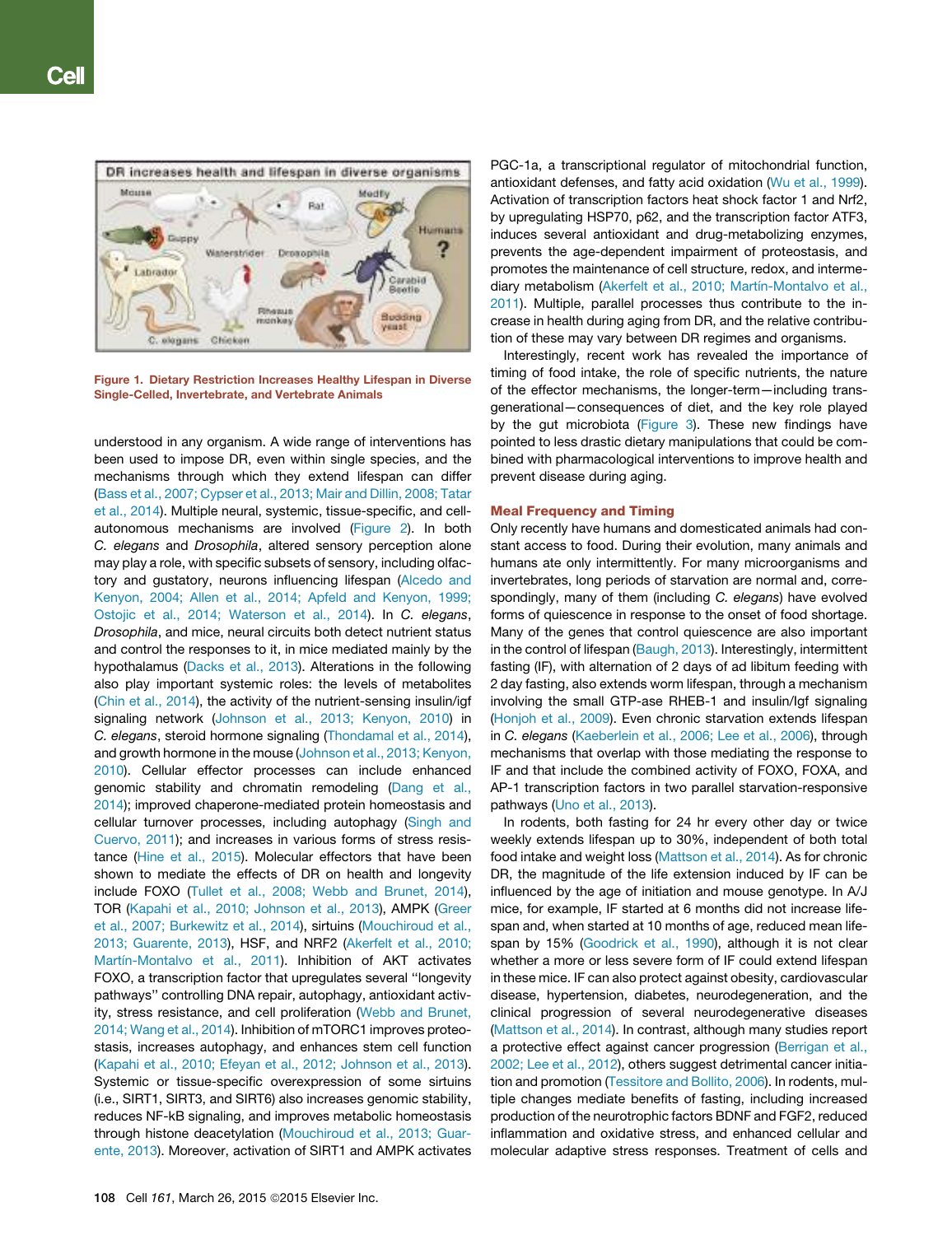<span id="page-3-0"></span>

mice with  $\beta$ OHB, an endogenous histone deacetylase inhibitor powerfully induced by fasting, protects against oxidative stress [\(Shimazu et al., 2013\)](#page-11-7). Fasting improves mitochondrial function, stimulates the production of chaperones such as HSP-70 and GRP-78, and, by inhibiting the AKT/mTOR pathway, triggers autophagy and DNA repair pathways in multiple cell types [\(Brown-Borg and Rakoczy, 2013; Mattson et al., 2014\)](#page-8-6). Moreover, in mice, multiple cycles of fasting modulate hematopoietic stem cell protection, self-renewal, and regeneration via IGF-1 or PKA inhibition [\(Cheng et al., 2014](#page-9-14)). Finally, short-term fasting (1–3 days) has been shown to protect rodents against the damage induced by ischemia-reperfusion of the liver and kidney, by improving insulin sensitivity, reducing expression of markers of inflammation and insulin/igf-1 signaling, and increasing cytoprotective gene expression ([Hine et al., 2015](#page-9-10)).

Many trials on the effects of IF in humans are underway. A 6 month, randomized, clinical trial in overweight or obese premenopausal women showed that fasting for 2 non-consecutive days per week results in reduced body weight, fat mass, and waist circumference and also reduced serum concentrations of total and LDL cholesterol, triglycerides, C-reactive protein, and arterial blood pressure. Several serum biomarkers of cancer risk also improved, but total and free IGF-1 did not change [\(Har](#page-9-15)[vie et al., 2011\)](#page-9-15). Similarly, in three small, short-term (8–12 weeks), randomized clinical trials in non-obese and obese individuals, alternate day fasting lowered body weight, fat mass, and risk factors for cardiovascular disease [\(Kroeger et al., 2014\)](#page-10-8). Preliminary evidence from dogs and humans suggests that short-term fasting (24–48 hr) prior to chemotherapy reduces some chemotherapy-associated side effects by protecting normal cells, but not cancer cells, from toxicity [\(Safdie et al., 2009; Withers](#page-11-8) [et al., 2014\)](#page-11-8).

Patterns of eating over the day can also have substantial effects. Limiting daily food intake of an isocaloric diet to a 5 to 7 hr time window in humans can induce health benefits compared with a standard three to five meals per day [\(Mattson](#page-10-7) [et al., 2014](#page-10-7)). Delaying feeding until the evening in diurnally active fruit flies, which normally eat predominantly in the morning,



causes an uncoupling of their metabolic cycle from the central circadian rhythm and reduces egg laying [\(Gill and Panda,](#page-9-16) [2011\)](#page-9-16). Time-restricted feeding of mice during 8 hr of the dark phase of the daily cycle does not affect overall calorie intake of mice on a high-fat diet but restores normal circadian rhythms of activity in metabolic pathways and protects the mice against weight gain, fat accumulation, inflammation, glucose intolerance, insulin resistance, and loss of endurance and motor coordination ([Chaix et al.,](#page-8-7)

[2014\)](#page-8-7). Humans who eat and sleep  $\sim$  12 hr out of phase from their habitual patterns experience increased blood pressure, worsening of glucose tolerance, a reduction of the satiety hormone leptin, and a complete inverse pattern of the cortisol rhythm [\(Scheer et al., 2009\)](#page-11-9). Although randomized clinical studies on effects of chronic disruption of meal patterns and circadian rhythms, as in shift workers, have yet to be performed, epidemiological data suggest an increased risk of obesity, type 2 diabetes, cardiovascular disease, cancer, and neurodegenerative diseases [\(Wang et al., 2011](#page-11-10)). Furthermore, 30% calorie restriction by dietary dilution, in which mice ate all day to compensate for the low energy density of the diet, had no beneficial effects on lifespan [\(Solon-Biet et al., 2014\)](#page-11-11), possibly because of the disrupted meal pattern. Long-lived, hungry DR mice and rats consume their restricted portion of food rapidly, with an extended period of fasting (22–23 hr) between meals. Chronic DR may hence improve health at least in part through IF. Similarly, in the Wisconsin Rhesus monkey DR trial, the animals fed mainly once a day—in the National Institute on Aging (NIA) trial twice daily [\(Table 2\)](#page-5-0)—which may have contributed to the Wisconsin DR monkeys having a  $1.8x$  lowered rate of death from any cause [\(Colman et al., 2014\)](#page-9-3) in contrast with the absence of a difference in death rate in the NIA study [\(Mattison et al., 2012\)](#page-10-9) (reviewed in [Cava and Fontana, 2013\)](#page-8-0). Interestingly, both in overweight/ obese and lean women with polycystic ovary syndrome, subjects randomized to earlier meal timing (980 kcal breakfast, 640 kcal lunch, and 190 kcal dinner) lost more weight, displayed higher insulin sensitivity, lower serum testosterone concentration, and increased ovulation rate than controls eating isocaloric diets with a later meal pattern (190 kcal breakfast, 640 kcal lunch, and 980 kcal dinner) [\(Jakubowicz et al., 2013\)](#page-10-10).

The molecular mechanisms responsible for the effects of altered meal patterns on metabolic health are not fully understood. There may be compensatory changes in energy sensing pathways, such as AMPK, AKT/mTOR, and cyclic AMP response element binding protein (CREB), which are all implicated in cellular homeostasis and rhythmic oscillations of circadian clock targets ([Mattson et al., 2014](#page-10-7)). Transgenic mice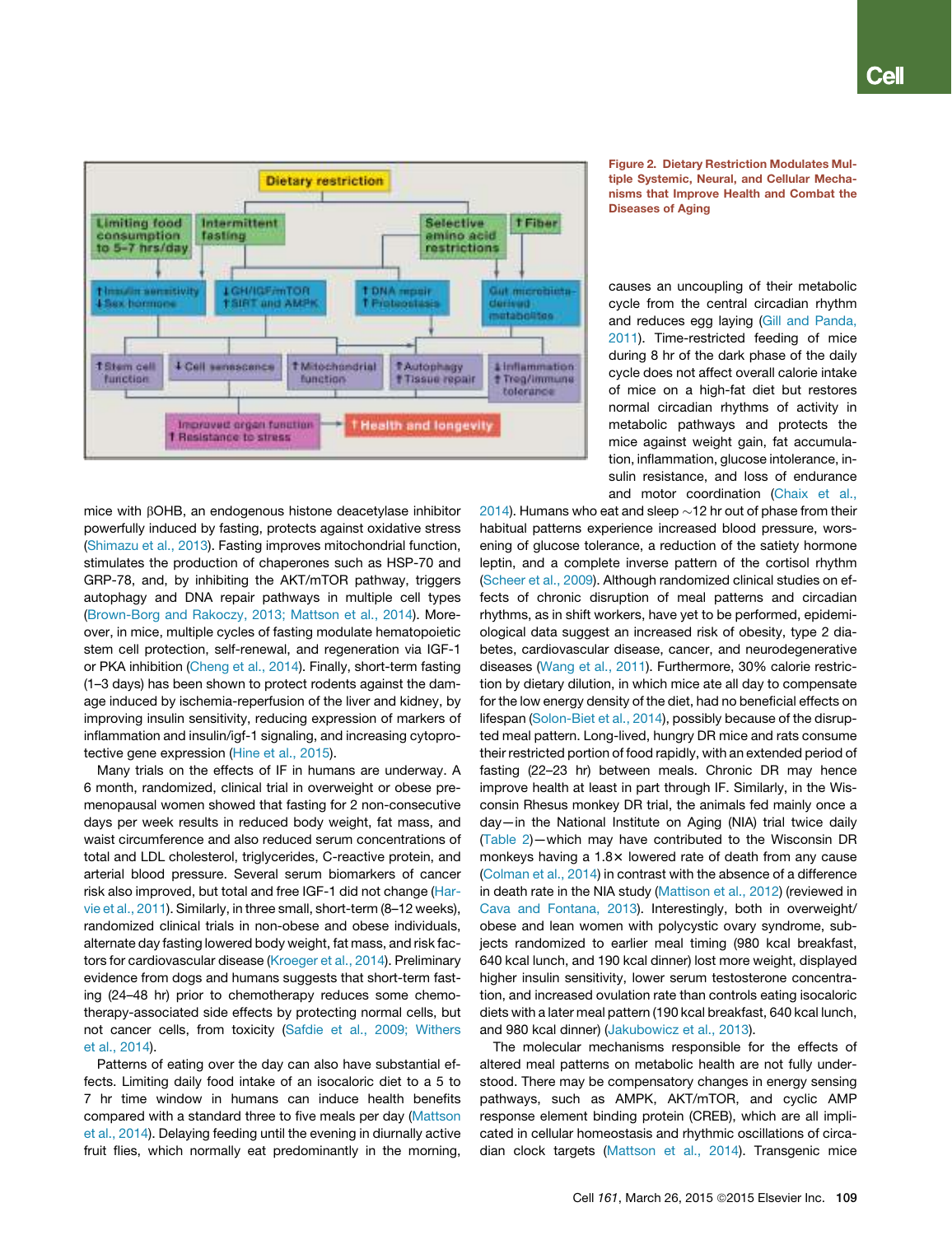<span id="page-4-0"></span>

Figure 3. The Effectors of Dietary Restriction, Including Timing of Food Intake, Specific Nutrients—Especially Proteins and Particular Amino Acids—the Gut Microbiome, and Longer-Term Mechanisms, Including Developmental Programming and Trans-generational Effects, Modulate Key Mechanisms Associated with Healthy Aging

carrying a S714G mutation in hPER1, a circadian clock gene, quickly develop obesity on a high-fat diet [\(Liu et al., 2014](#page-10-11)). An isocaloric reduction of fat intake only during the night is sufficient to prevent obesity in these animals [\(Hatori et al., 2012](#page-9-17)), suggesting that altered meal pattern alone could be used to prevent certain metabolic diseases ([Garaulet et al., 2013; Jakubowicz](#page-9-18) [et al., 2013\)](#page-9-18). Interestingly, a diet high in fat induces a rapid and reversible impairment of BMAL1 recruitment to target chromatin sites and modifies circadian transcriptome and metabolome profiles [\(Eckel-Mahan et al., 2013\)](#page-9-19). The profound effects of timing of food intake have hence opened a promising avenue for interventions to improve humans' health during aging.

## Calories or Specific Nutrients?

Determining the optimal overall intake and dietary ratios of carbohydrate, fat, and protein is challenging. The effects of reduced consumption of a specific macronutrient will depend partly upon how much of it is consumed by the controls and also upon the composition of the rest of the diet. Even for just three macronutrients, the possible combinations are vast. Combinatorial effects can be explored using a geometric framework (see the Essay by [Simpson et al. \(2015\)](#page-11-12) on page 18 of this issue), but this is often not feasible in practice. Dietary composition can also affect overall food intake and its timing through effects on hedonistic value and satiety. Although such mechanisms are important to understand, they can also complicate analysis of the effects of nutrient intake per se. The effects of diet on health may also be age specific, a possibility that is starting to be explored experimentally in humans [\(Wolfe et al., 2008](#page-11-13)).

## **Macronutrients**

Until recently, reduced intake of calories, rather than of specific macronutrients, was considered important for health benefits of DR. This assumption was primarily based on a flawed interpretation of experimental data showing that 40% calorie restriction, but not 40% protein restriction, increased lifespan in rats ([Maeda](#page-10-12) [et al., 1985\)](#page-10-12). However, the protein-restricted rats were not food restricted, because their growth rate was normal, a point overlooked by the authors of the study. A subsequent series of studies in yeast, invertebrate model organisms and rodents has instead clearly demonstrated that a reduction in specific nutrients in the diet, rather than reduced calorie intake, is primarily responsible for improvements in health and extended lifespan, which is why we use the term DR rather than CR.

## Protein and Amino Acids

Dietary guidelines from the medical literature and popular press often promulgate high protein intake, especially from animal sources rich in essential amino acids, including sulfur-containing and branched chain, to combat obesity, sarcopenia, osteoporosis, frailty, surgical stress, and mortality. However, accumulating evidence points instead to a restriction of protein or specific amino acids in the diet as promoting healthspan [\(Gran](#page-9-20)[dison et al., 2009; Solon-Biet et al., 2014; Ables et al., 2014; Na](#page-9-20)[kagawa et al., 2012; Pamplona and Barja, 2006; Mirzaei et al.,](#page-9-20) [2014\)](#page-9-20). This conclusion initially emerged from investigation of the nutrients mediating the effects of DR and has since been amplified in broader studies of the effects of dietary composition and intake on health and lifespan.

In *Drosophila*, restriction of protein-containing yeast, but not carbohydrate or energy, extends lifespan ([Mair et al., 2005](#page-10-13)). Adding back essential amino acids to the diet of DR flies decreases lifespan, with the addition of non-essential amino acids, lipid, or carbohydrate exerting little or no effect ([Grandison et al., 2009](#page-9-20)). In mice, also, health and lifespan are strongly affected by the protein component of the diet, with median lifespan progressively increasing up to 30% as the dietary protein-to-carbohydrate ratio is decreased, despite a parallel increase in overall food intake and body fat and reduction in lean mass ([Solon-](#page-11-11)[Biet et al., 2014\)](#page-11-11).

Dietary protein intake is an important regulator of the IGF-1/ mTOR network ([Efeyan et al., 2012\)](#page-9-21). In humans, unlike rodents, chronic severe calorie restriction does not reduce serum IGF-1 concentration unless protein intake is also reduced [\(Fontana](#page-9-22) [et al., 2008](#page-9-22)), suggesting that dietary protein or specific amino acid intake may be as or more important than calorie intake in modulating IGF-related biological processes and disease risk in men and women. In rodents, over-stimulation of the GH/IGF pathway accelerates aging and increases mortality, whereas downregulation slows aging, prevents cancer, and increases lifespan [\(Junnila et al., 2013](#page-10-14)). Moreover, serum IGF-1 concentration is inversely correlated with median lifespan in 31 genetically diverse, inbred mouse strains [\(Yuan et al., 2009\)](#page-12-0) and with the risk of developing some common cancers in humans ([Pollak, 2012](#page-11-14)). Interestingly, isocaloric restriction of protein and substitution of plant for animal proteins markedly inhibit prostate and breast cancer growth in human xenograft animal models of neoplasia, with reduced serum IGF-1 levels and downregulation of intratumor mTOR activity, histone methyltransferase EZH2, and the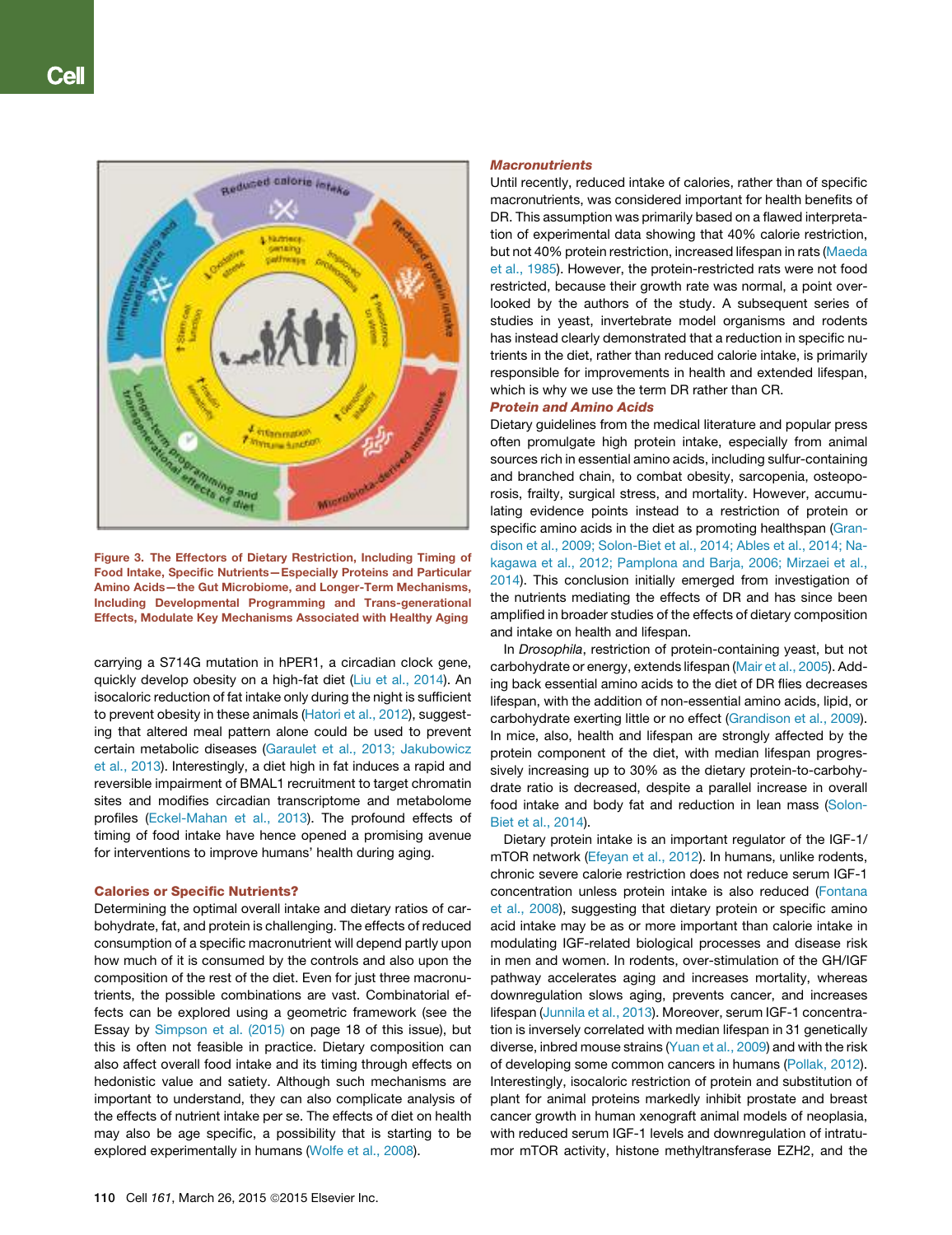<span id="page-5-0"></span>

| Table 2. Characteristics of the University of Wisconsin and NIA DR Monkey Studies |                                                                                                                   |                                                                                                                                                                             |  |  |
|-----------------------------------------------------------------------------------|-------------------------------------------------------------------------------------------------------------------|-----------------------------------------------------------------------------------------------------------------------------------------------------------------------------|--|--|
|                                                                                   | University of Wisconsin                                                                                           | National Institute on Aging                                                                                                                                                 |  |  |
| Rhesus monkeys (n)                                                                | 76 (46 m, 30 f)                                                                                                   | 120 (60 m, 60 f)                                                                                                                                                            |  |  |
| Genetic origin of monkeys                                                         | India                                                                                                             | China and India                                                                                                                                                             |  |  |
| Age at baseline                                                                   | all adult                                                                                                         | juvenile (20 m, 20 f); adolescent (20 m, 20 f);<br>old (20 m, 20 f)                                                                                                         |  |  |
| Housing                                                                           | single caged                                                                                                      | single caged                                                                                                                                                                |  |  |
| Randomization                                                                     | 1 CR: 1 control                                                                                                   | 1 CR: 1 control                                                                                                                                                             |  |  |
| Dietary regimen of CR monkeys                                                     | 30% restriction from a BL intake assessed<br>individually                                                         | 30% restriction from BL intake levels based<br>on NRC guidelines                                                                                                            |  |  |
| Dietary regimen of control monkeys                                                | fed ad libitum                                                                                                    | controlled allotment of food each day to avoid<br>obesity ( $\sim$ 5%–10% CR)                                                                                               |  |  |
| Meal patterns                                                                     | morning meal, plus 100 Kcal integration of food<br>at late afternoon                                              | twice a day                                                                                                                                                                 |  |  |
| Source of nutrients                                                               | semi-purified diet rich in refined foods                                                                          | natural ingredients (pesco-vegetarian diet)                                                                                                                                 |  |  |
| Macronutrient composition of diets                                                | 15% protein (lactalbumin); 10% fat (corn oil); 65%<br>carb (cornstarch, sucrose); 28.5% from sucrose;<br>5% fiber | 17.3% protein (fish, soybean, wheat, corn);<br>5% fat (fish, soy oil, wheat, corn, alfalfa);<br>56.9% carb (ground wheat and corn); 3.9%<br>from sucrose; 5%-7% crude fiber |  |  |
| Vitamin supplements                                                               | only for CR monkeys                                                                                               | 40% of RDA in vitamin in both control and CR<br>monkeys                                                                                                                     |  |  |
| Food intake measurement                                                           | daily quantification for each animal                                                                              | 1 week per year                                                                                                                                                             |  |  |

associated histone mark H3K27me3, two epigenetic markers of prostate cancer progression ([Fontana et al., 2013\)](#page-9-23).

Within the protein component of the diet, specific amino acids or their ratio can be important for health and lifespan. Selective restriction of asparagine, glutamate, or methionine in the medium has been shown to extend chronological lifespan in yeast [\(Dilova et al., 2007; Wu et al., 2013a, 2013b\)](#page-9-24). In *Drosophila* and rodents, restriction of methionine and tryptophan, respectively, extends average and maximal lifespan [\(Ables et al., 2014; Miller](#page-8-8) [et al., 2005; Zimmerman et al., 2003](#page-8-8)). In the DR Rhesus monkey trials, the Wisconsin diet contained higher concentrations of methionine and branched-chain amino acids derived from lactal-bumin than did the NIA diet [\(Table 2\)](#page-5-0), which could explain some of the differences in effects on cancer and mortality.

Amino acid availability is sensed by multiple evolutionarily conserved molecular pathways, the most important being mTOR and GCN2. Activation of mTOR is modulated by different essential amino acids in a tissue-specific manner, with branched-chain amino acids playing a key role [\(Efeyan et al., 2012\)](#page-9-21). In contrast, absence of any individual amino acid activates GCN2, which is required for the protective effect of short-term protein or tryptophan deprivation on surgical stress in mice [\(Peng et al., 2012\)](#page-11-15). The protein/amino acid restriction-induced protective mechanisms against stress, damage accumulation, and aging downstream of TOR inhibition and GCN2 activation are unknown. Nonetheless, GCN2 activation stabilizes ATF4, a transcription factor essential for the Integrated Stress Response, which is elevated in several dietary, genetic, and pharmacological animal models of longevity [\(Li et al., 2014; Hine et al., 2015](#page-10-15)).

Reduced dietary methionine, in particular, induces specific, protective, molecular mechanisms. The sulfur-containing amino acids methionine and cysteine are metabolized through the

trans-sulfuration pathway, lesions in which are associated with increased incidence of age-related pathologies in humans. DR in *Drosophila* results in increased activity of the rate-limiting enzyme in the trans-sulfuration pathway, and inhibition of the pathway blocks the response of fly lifespan to DR. Furthermore, transgene-mediated increase in activity of the pathway increases fly lifespan ([Kabil et al., 2011\)](#page-10-16). Interestingly, the transsulfuration pathway is the primary source of hydrogen sulfide in cells, and hydrogen sulfide can increase lifespan in *C. elegans* [\(Miller and Roth, 2007](#page-10-17)). Furthermore, a trans-sulfurationpathway-dependent increase in production of hydrogen sulfide is seen in yeast, worm, fruit fly, and rodent models of DR, and in mice DR-induced resistance against ischemia reperfusion injury requires this increase [\(Hine et al., 2015\)](#page-9-10). Interestingly, in the long-lived Ames dwarf mouse, which lacks growth hormone, expression of genes in the trans-sulfuration pathway and the flux of methionine to the pathway are increased, associated with higher levels of GSH [\(Uthus and Brown-Borg, 2006\)](#page-11-16). The lifespan of Ames dwarf mice and of mice lacking the growth hormone receptor is extended relative to controls on normal diet but does not respond to methionine restriction and then becomes similar to that of controls ([Brown-Borg et al., 2014](#page-8-9)). Thus, the increased health during aging of these somatotropic mutant mice may be at least in part attributable to increased trans-sulfuration activity.

In humans, little is known on the effects of dietary modifications of protein quantity and quality in modulating molecular pathways that control aging, stress resistance, and age-associated diseases. Nonetheless, ongoing clinical trials should soon begin to reveal the metabolic and molecular adaptations induced by protein restriction and alterations of amino acid intake in relativity healthy overweight human subjects and in cancer patients.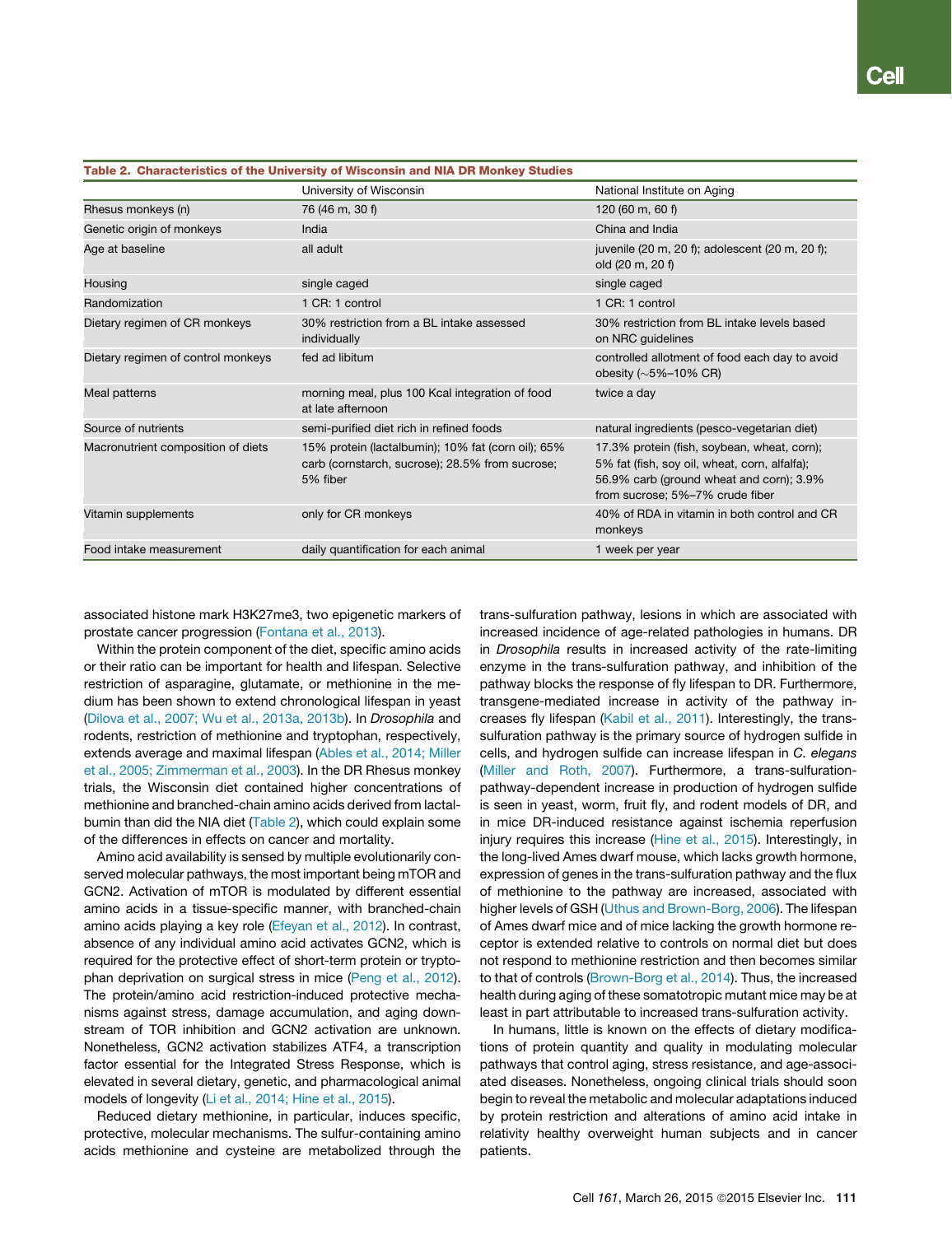## Microbiota-Derived Factors and Healthy Aging

In humans, only  $\sim$  10% of cells and less than 1% of genes are human, and the rest come from trillions of microbes in the gastrointestinal tract. Rapidly accumulating metagenomic data indicate that altered food intake, especially protein and insoluble fiber, have rapid and profound effects on gut microbiota structure, function, and secretion of factors that modulate multiple inflammatory and metabolic pathways ([Muegge et al., 2011;](#page-10-18) [Clemente et al., 2012; David et al., 2014; Thorburn et al.,](#page-10-18) [2014](#page-10-18)). G-protein-coupled receptors expressed by enteroendocrine and immune cells may be important mediators of the effects of the microbiome [\(Thorburn et al., 2014](#page-11-17)). For example, oral administration to mice of 17 non-pathogenic *Clostridia* species isolated from healthy human fecal samples results in gut microbiota that provide short-chain fatty acids, bacterial antigens, and a TGF- $\beta$ -rich environment, which help differentiation, expansion, and colonic homing of Treg cells and reduce disease severity in multiple models of colitis and allergic diarrhea ([Atara](#page-8-10)[shi et al., 2013](#page-8-10)). In contrast, diet-induced microbiota dysbiosis is associated with increased risk of developing cardiovascular disease, obesity-associated metabolic abnormalities, cancer, and autoimmune and allergic disease ([Clemente et al., 2012](#page-9-25)).

In nature, *C. elegans* feeds on a variety of bacterial species that grow on rotting vegetation, which also constitute the gut microbiome of the worm. Feeding *C. elegans* with soil bacteria, *Bacillus mycoides*, and *Bacillus soli* instead of the standard laboratory *E. coli* OP50 strain, significantly extended lifespan and stress resistance, suggesting that microbial-derived factors may modulate pro-longevity pathways [\(Abada et al., 2009](#page-8-11)). Moreover, wild-type *C. elegans* fed respiratory-incompetent *E. coli* show increased lifespan ([Saiki et al., 2008](#page-11-18)). A comparison of the effects of *E. coli* and *Comamonas aquatica* on the *C. elegans* host identified vitamin B12 as a major diffusable factor from *Comamonas* that influenced patterns of gene expression and the rate of development and fertility of the worm ([Watson et al., 2014](#page-11-19)). Interestingly, effects of chemicals on the worm can also be mediated by the gut microbiome. Metformin, the drug used as the first line of defense against type 2 diabetes, extends lifespan of *C. elegans* fed on live, but not killed, *E. coli*, and it does so by disrupting the folate cycle and methionine metabolism of the *E. coli*. In consequence, the supply of bacterial methionine to the worm is reduced, inducing a type of methionine restriction, which is consistent with the action of metformin as a DR mimetic ([Cabreiro et al., 2013](#page-8-12)). The relatively simple gut microbiome of *Drosophila* is also derived from its food intake, and bacterial density and composition have a substantial effect upon the fly host (reviewed in [Erkosar and Leulier, 2014](#page-9-26)). Bacterial density increases during the aging of the fly and can compromise gut integrity ([Guo et al., 2014\)](#page-9-27). The normal complement of gut bacteria enables the flies to use low-nutrient or unbalanced diets by providing them with B vitamins, particularly riboflavin, and by promoting protein nutrition [\(Wong et al., 2014](#page-11-20)).

Alterations in the gut microbiome may contribute to the improvement in health from DR and time-restricted feeding. Long-term dietary restriction of mice, with either a normal or a high-fat diet, leads to alterations in composition of the gut microbiome, although any contribution of these changes to the health of the DR mice remains to be elucidated ([Zhang et al., 2013](#page-12-1)). In

mice on a high-fat diet, time-restricted feeding during 8 hr of the dark phase decreased representation of *Lactobacillus* species, which are associated with obesity, and increased *Ruminococcaceae* species, which protect against metabolic disease associated with obesity ([Zarrinpar et al., 2014](#page-12-2)). Experimental transplantations of microbiota associated with healthy eating could be revealing of their causal role.

## Health, Disease, and Longevity on Various Timescales, Including Inter-generational

The effects of nutrition, including DR, can be exerted on timescales ranging from more or less instantaneous to inter-generational. For instance, in *Drosophila*, DR acts acutely, with flies switched between DR and ad libitum feeding almost immediately adopting the mortality pattern of a control group kept permanently in the feeding regime that the switched flies join [\(Mair](#page-10-19) [et al., 2003](#page-10-19)). At least as reflected in their mortality rate, these flies thus have no memory of their nutritional history, and their patterns of gene expression also change rapidly in response to DR ([Whitaker et al., 2014\)](#page-11-21). In contrast, the mortality rates of *C. elegans* subjected to one form of DR retain a permanent mem-ory of the previous feeding regime after a dietary switch [\(Wu](#page-11-22) [et al., 2009\)](#page-11-22). The mortality rates of mice and rats subjected to switches between DR and AL feeding later in life have shown mixed responses, but a meta-analysis suggests that there is a permanent memory of diet in these animals [\(Simons et al.,](#page-11-23) [2013\)](#page-11-23). Similarly, even short episodes of DR early in adulthood in male mice can induce a glycemic memory apparent as increased glucose tolerance ([Cameron et al., 2012; Selman](#page-8-13) [and Hempenstall, 2012](#page-8-13)). However, in mice and humans, acute responses to DR also occur, including improved insulin sensitivity, reduced inflammation, and protection against ischemia reperfusion injury and other surgical stressors ([Hine et al., 2015](#page-9-10)).

## Developmental Programming

In contrast to immediate effects of diet, in mammals (including humans), nutrition in early life (including in utero) can have lasting effects on health during aging, often referred to as developmental programming. For instance, undernourished rat and mouse mothers produce offspring with low birth weight and multiple metabolic defects, including early-life adiposity, altered pancreatic function, and progressive glucose intolerance ([Tarry-Adkins](#page-11-24) [and Ozanne, 2014; Vickers, 2014](#page-11-24)). Maternal effects on offspring can include changes to the composition of the egg, alterations to the environment in utero, and peri-natal effects such as transmission of the microbiome and alterations to lactation, and can be manifest in the offspring as changes in gene expression and epigenetic modifications, including DNA methylation, histone modification, and expression of microRNAs, as well as evidence of increased cellular aging [\(Aiken and Ozanne, 2014;](#page-8-14) [Colaneri et al., 2013; Radford et al., 2012\)](#page-8-14). Epidemiological data from humans also show a consistent effect of developmental programming by early—including in utero—nutrition, although the evidence on the mechanisms involved is necessarily correlational rather than experimental. The thrifty phenotype hypothesis ([Hales and Barker, 2001\)](#page-9-28) postulates that many of the changes in organ structure and metabolism seen in humans in response to restricted nutrition—particularly of protein—in utero can be understood as the consequences of immediate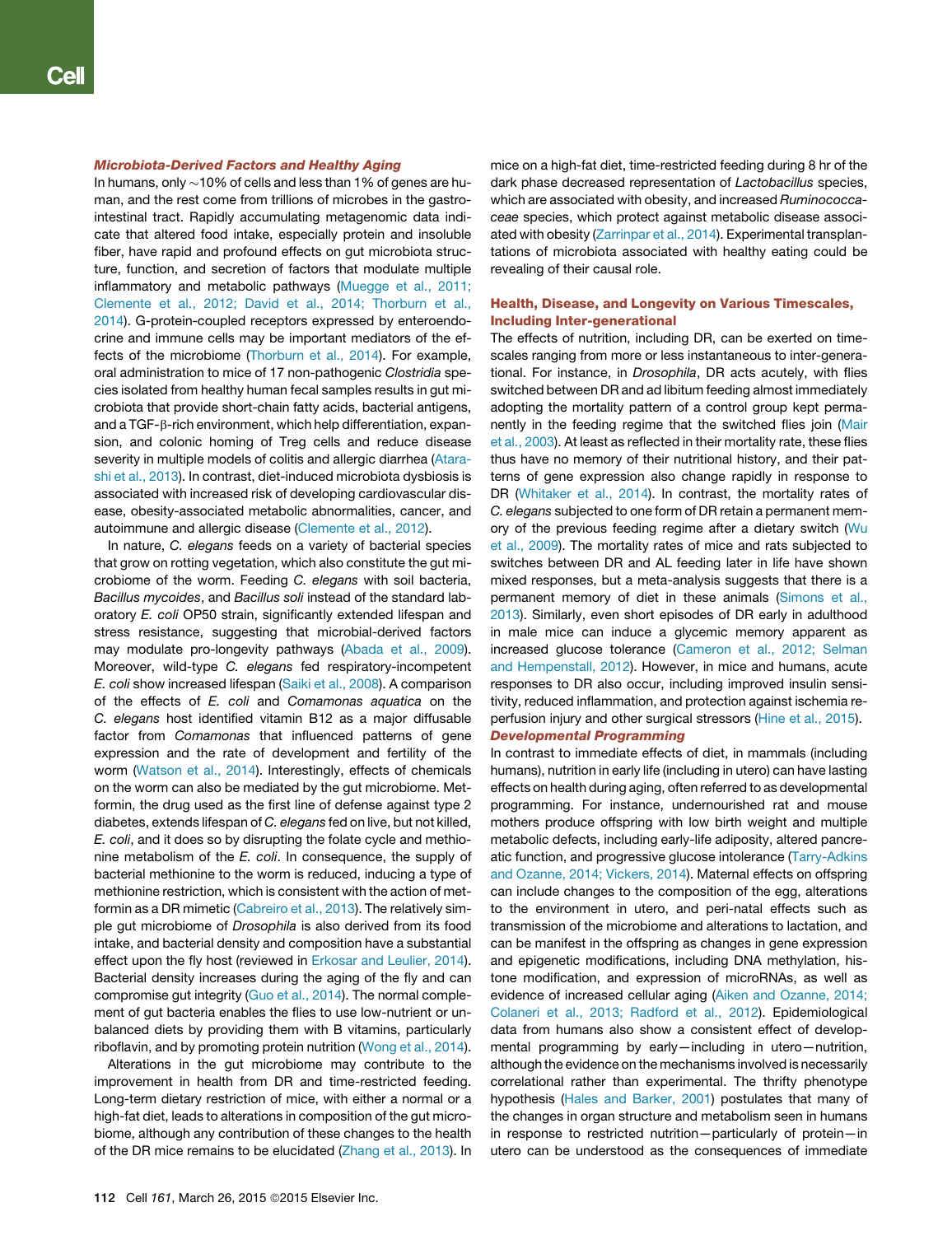responses of the fetus to ensure survival and spare vital organs such as the brain. Viewed in this way, an under-nourished fetus makes the best of a bad job with adverse consequences for health in later life, including reduced glucose tolerance and a higher incidence of ischemic heart disease, problems that are greatly exacerbated by subsequent adequate or over-nutrition. However, a poor functional capacity for insulin secretion would not be detrimental to individuals who continued to be poorly nourished and remained thin and, therefore, insulin sensitive, and it remains possible that some fetal and post-natal responses to low nutrition are advantageous in conditions of continuing poor nutrition.

## Inter-generational Effects of Diet

Current nutrition may act as a predictor of future nutritional conditions if food availability shows local variation or if timing of natural cycles of food scarcity and abundance occurs on an appropriate timescale. Under these circumstances, information gained early in life or even in earlier generations could be profitably used to anticipate future nutritional prospects and adjust physiology accordingly ([Rando, 2012\)](#page-11-25). Such considerations may partly explain why inter-generational effects of diet can also be transmitted through males. The evidence for a role of epigenetic inheritance in these cases is largely correlational, and a direct experimental testing of the hypothesis is challenging [\(Heard and Martienssen, 2014; Rando, 2012](#page-9-29)). Cellular mechanisms by which metabolic changes can be communicated to chromatin are being increasingly discussed ([Gut and Verdin,](#page-9-30) [2013; Katada et al., 2012; Lu and Thompson, 2012\)](#page-9-30).

In *Drosophila*, the sugar content of the paternal diet, even over a 2 day period during which the offspring are sired, can elicit increased lipid content in offspring. Sugar in the diet de-silences chromatin-state-defined domains both in mature sperm and in offspring embryos, and H3K9/K27me3-dependent reprogramming of metabolic genes in two time windows in the germline and the zygote is required for increased lipid content of offspring. Furthermore, data from mice and humans, including discordant human monozygotic twins, show a similar signature of chromatin de-repression associated with obesity ( $\ddot{\text{O}}$ [st et al., 2014](#page-10-20)).

Livers of offspring of male mice fed a low-protein diet show elevated expression of genes involved in lipid and cholesterol biosynthesis. These alterations are accompanied by subtle (in the region of 20%) changes in DNA cytosine methylation in specific gene regions, including a putative enhancer for the lipid regulator Ppara ([Carone et al., 2010](#page-8-15)). Mice subjected to in utero undernourishment are glucose intolerant, and they can transmit the glucose intolerance even though they themselves are not undernourished. They experience the effects of maternal undernourishment during a period that includes the time when their germ cell DNA reacquires methylation. The sperm DNA of these males is hypomethylated at multiple sites, especially ones enriched in regulatory elements and regulators of chromatin. Although these altered methylation patterns are not apparent in the tissues of their offspring, there are perturbations to gene expression, possibly attributable to other types of epigenetic alteration ([Radford et al., 2014\)](#page-11-26).

Evidence is also starting to point to truly inter-generational effects of diet, where information about dietary history is epigenetically transmitted in the germline in the absence of any further

input from the organism or its environment. For instance, in the nematode worm *Caenorhabditis elegans*, starvation-induced developmental arrest has effects that persist for at least three generations, with the third generation offspring of the starved great-grandparents showing increased adult lifespan. The starvation event leads to the generation of small RNAs that are also inherited for at least three generations, that target the mRNAs of genes involved in nutrient reservoir activity ([Rechavi](#page-11-27) [et al., 2014\)](#page-11-27), and that are possibly also causal in the increased lifespan of the third generation descendants. It is at present not clear whether these more persistent effects of diet represent non-adaptive perturbations to physiology, anticipatory programming of an adaptive response to nutritional circumstances, or both. Effects of nutrition of the paternal grandfather on grandchildren have been reported in humans, but the mechanisms responsible are unknown [\(Pembrey et al., 2014\)](#page-10-21). Recent work with mice has suggested that sex-of-parent-of-origin effects may be much more pervasive and influential than previously supposed. Even though the number of imprinted genes in the mammalian genome is predicted to be small, non-imprinted genes can regulate the tissue-specific expression of many other genes differently when transmitted by females or males, possibly by physical interaction with imprinted loci ([Mott et al., 2014\)](#page-10-22). These findings could have profound implications for human aging and disease.

## Genetic Variation in Response to Diet

Individuals of different genotypes can respond differently to diet. Although little studied outside the context of inborn errors of metabolism, such genetic effects in humans are potentially important for identifying sub-groups that would benefit from dietary modulation. Females and males often respond very differently to dietary and pharmacological interventions, and evidence is mounting for the importance of other types of genetic variation.

DR has proved to extend lifespan in most species examined, including many non-model organisms, although it has been suggested that increased lifespan in response to DR may have evolved in part as an artifact of laboratory culture [\(Nakagawa](#page-10-23) [et al., 2012](#page-10-23)). However, strains of *C. elegans* and *Drosophila* collected directly from nature respond normally to DR ([Metaxa](#page-10-0)[kis et al., 2014](#page-10-0)). Wild-derived mice, on the other hand, can show little or no response [\(Harper et al., 2006\)](#page-9-31). The stresses of captivity in non-domesticated animals could be part of the explanation for this finding. In addition, wild mice may respond to milder or stronger DR than the single level used in the investigation [\(Gems et al., 2002](#page-9-32)). A similar experimental approach applied to recombinant inbred mouse strains, using a single, 40% reduction in overall intake showed a range of responses from a 98% extension of lifespan to a 68% reduction [\(Liao et al., 2010](#page-10-24)). A wider range of reductions intake would have revealed whether these strains differ only in the intake level at which their lifespan peaks under DR or whether DR indeed does not extend lifespan in some strains. In general, the lifespans of model organisms show a tent-shaped response to the level of food intake, with peak lifespan at intermediate food intake and a decline through starvation to the left and through increased levels of food intake to the right [\(Partridge et al., 2005](#page-10-25)). In order to determine whether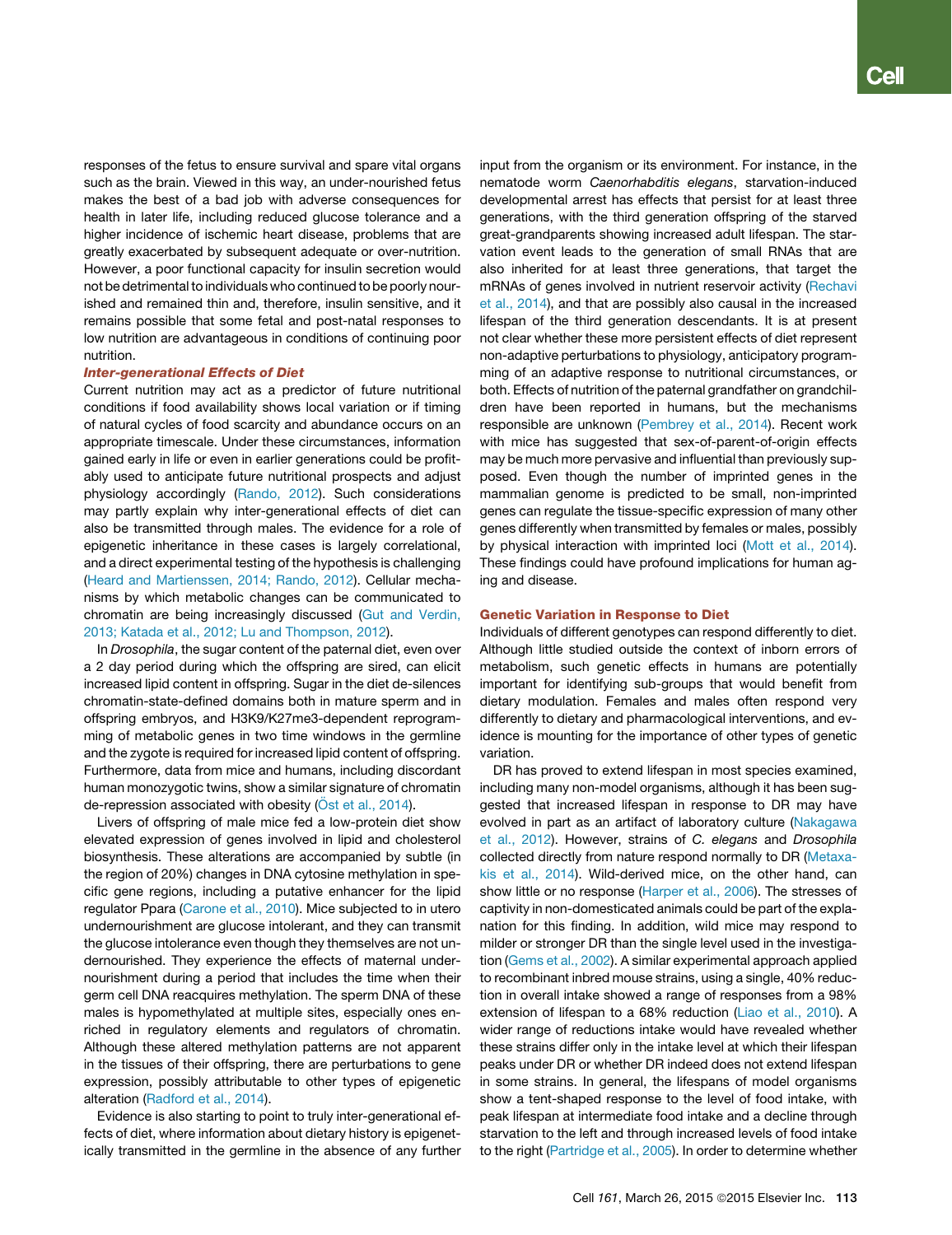a strain or species responds to DR, a range of degrees of food intake should therefore be explored ([Gems et al., 2002](#page-9-32)). The apparent lack of response of lifespan to DR trials in the NIA rhesus monkey trial may have been at least in part attributable to the 5%–10% DR applied to the control animals, which may have been sufficient to bring them close to peak lifespan.

Experimental analysis of genetic effects on the response to DR has tended to focus on major genetic variation, caused by either specific gene mutants or inbreeding [\(Schleit et al., 2013](#page-11-28)). Although this approach can be informative about mechanisms of the normal response to DR and hence candidates for disease prevention in humans, it may not reveal much about the effects of natural genetic variation in outbred human populations. It is becoming clear that such variation is important. For instance, interventions to reduce weight often have beneficial effects on blood lipid profiles, type 2 diabetes, and risk of cardiovascular disease, but some individuals respond poorly or not at all, thus limiting the effectiveness and increasing the cost of intervention programs. A study of the effects on blood lipid profiles and diabetes of increased exercise and lowered intake of fat revealed that a higher genetic risk score for dyslipidemia based upon SNP genotyping was associated with a substantially diminished response to intervention [\(Pollin et al., 2012\)](#page-11-29). Studies of this kind could also throw light on underlying mechanisms and, hence, individually targeted dietary and other types of intervention that could be effective in preventing disease.

## Conclusions and Future Perspectives

Recent and accumulating work in unicellular and invertebrate model organisms, rodents, monkeys, and humans indicates that diet has a much more pervasive and prominent role than previously thought in modulating mechanisms of aging and its associated diseases. More work is needed to understand the interactions among calorie intake, meal frequency and timing, single-nutrient modifications, the microbiome, and nutritional history in modulating the key mechanisms that maintain cellular, tissue, and organ function during aging. Development of biomarkers is also urgently needed to delineate the differences between an optimal dietary regime and starvation, taking into account individual variation in genotype and epigenotype. Finally, we need to discover predictive biomarkers that can be used in design of randomized clinical trials to test the efficacy of selected dietary and/or pharmacological interventions on risk of disease, including cancer, cognitive impairment, metabolic disease, frailty, and the rate of biological aging.

#### ACKNOWLEDGMENTS

We apologize for omission of relevant works due to space constraints. The research of L.F. is supported by grants from the Bakewell Foundation, the Longer Life Foundation (an RGA/Washington University Partnership), the National Center for Research Resources (UL1 RR024992), the Italian Federation of Sport Medicine (FMSI), and the European Union's Seventh Framework Programme MOPACT (''Mobilising the potential of active ageing in Europe''; FP7-SSH-2012-1 grant agreement number 320333). L.P. is supported by the Max Planck Society, the ERC, and the Wellcome Trust (UK). All of the authors contributed equally to conceive and elaborate upon the ideas presented in this Review. All of the authors can be contacted for discussions or clarifications.

## **REFERENCES**

<span id="page-8-11"></span>Abada, E.A., Sung, H., Dwivedi, M., Park, B.J., Lee, S.K., and Ahnn, J. (2009). C. elegans behavior of preference choice on bacterial food. Mol. Cells *28*, 209–213.

<span id="page-8-8"></span>Ables, G.P., Brown-Borg, H.M., Buffenstein, R., Church, C.D., Elshorbagy, A.K., Gladyshev, V.N., Huang, T.H., Miller, R.A., Mitchell, J.R., Richie, J.P., et al. (2014). The first international mini-symposium on methionine restriction and lifespan. Front. Genet. *5*, 122.

<span id="page-8-14"></span>Aiken, C.E., and Ozanne, S.E. (2014). Transgenerational developmental programming. Hum. Reprod. Update *20*, 63–75.

Ailshire, J.A., Beltrán-Sánchez, H., and Crimmins, E.M. (2014). Becoming centenarians: disease and functioning trajectories of older U.S. adults as they survive to 100. J. Gerontol. A. Biol. Sci. Med. Sci. *70*, 193–201.

<span id="page-8-3"></span>Akerfelt, M., Morimoto, R.L., and Sistonen, L. (2010). Heat shock factors: integrators of cell stress, development and lifespan. Nat. Rev. Mol. Cell Biol. *11*, 545–555.

<span id="page-8-2"></span>Alcedo, J., and Kenyon, C. (2004). Regulation of C. elegans longevity by specific gustatory and olfactory neurons. Neuron *41*, 45–55.

Allen, E.N., Ren, J., Zhang, Y., and Alcedo, J. (2014). Sensory systems: their impact on C. elegans survival. Neuroscience. Published online July 2, 2014. <http://dx.doi.org/10.1016/j.neuroscience.2014.06.054>.

Apfeld, J., and Kenyon, C. (1999). Regulation of lifespan by sensory perception in Caenorhabditis elegans. Nature *402*, 804–809.

<span id="page-8-10"></span>Atarashi, K., Tanoue, T., Oshima, K., Suda, W., Nagano, Y., Nishikawa, H., Fukuda, S., Saito, T., Narushima, S., Hase, K., et al. (2013). Treg induction by a rationally selected mixture of Clostridia strains from the human microbiota. Nature *500*, 232–236.

<span id="page-8-1"></span>Bass, T.M., Grandison, R.C., Wong, R., Martinez, P., Partridge, L., and Piper, M.D. (2007). Optimization of dietary restriction protocols in Drosophila. J. Gerontol. A Biol. Sci. Med. Sci. *62*, 1071–1081.

<span id="page-8-5"></span><span id="page-8-4"></span>Baugh, L.R. (2013). To grow or not to grow: nutritional control of development during Caenorhabditis elegans L1 arrest. Genetics *194*, 539–555.

Berrigan, D., Perkins, S.N., Haines, D.C., and Hursting, S.D. (2002). Adultonset calorie restriction and fasting delay spontaneous tumorigenesis in p53-deficient mice. Carcinogenesis *23*, 817–822.

<span id="page-8-6"></span>Brown-Borg, H.M., and Rakoczy, S. (2013). Metabolic adaptations to shortterm every-other-day feeding in long-living Ames dwarf mice. Exp. Gerontol. *48*, 905–919.

<span id="page-8-9"></span>Brown-Borg, H.M., Rakoczy, S.G., Wonderlich, J.A., Rojanathammanee, L., Kopchick, J.J., Armstrong, V., and Raasakka, D. (2014). Growth hormone signaling is necessary for lifespan extension by dietary methionine. Aging Cell *13*, 1019–1027.

<span id="page-8-12"></span>Burkewitz, K., Zhang, Y., and Mair, W.B. (2014). AMPK at the nexus of energetics and aging. Cell Metab. *20*, 10–25.

Cabreiro, F., Au, C., Leung, K.Y., Vergara-Irigaray, N., Cochemé, H.M., Noori, T., Weinkove, D., Schuster, E., Greene, N.D., and Gems, D. (2013). Metformin retards aging in C. elegans by altering microbial folate and methionine metabolism. Cell *153*, 228–239.

<span id="page-8-15"></span><span id="page-8-13"></span>Cameron, K.M., Miwa, S., Walker, C., and von Zglinicki, T. (2012). Male mice retain a metabolic memory of improved glucose tolerance induced during adult onset, short-term dietary restriction. Longev. Healthspan *1*, 3.

Carone, B.R., Fauquier, L., Habib, N., Shea, J.M., Hart, C.E., Li, R., Bock, C., Li, C., Gu, H., Zamore, P.D., et al. (2010). Paternally induced transgenerational environmental reprogramming of metabolic gene expression in mammals. Cell *143*, 1084–1096.

<span id="page-8-7"></span><span id="page-8-0"></span>Cava, E., and Fontana, L. (2013). Will calorie restriction work in humans? Aging (Albany, N.Y. Online) *5*, 507–514.

Chaix, A., Zarrinpar, A., Miu, P., and Panda, S. (2014). Time-restricted feeding is a preventative and therapeutic intervention against diverse nutritional challenges. Cell Metab. *20*, 991–1005.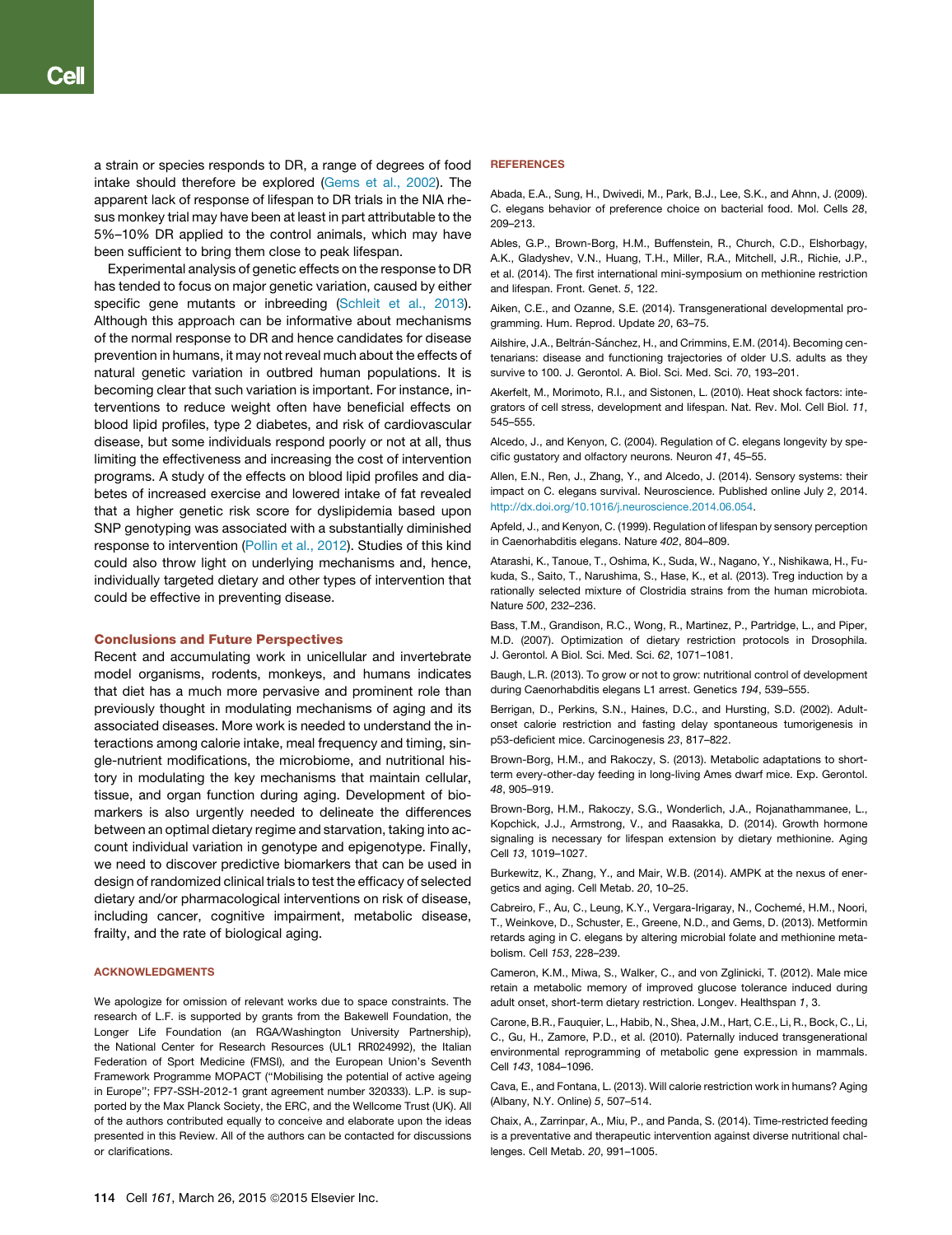<span id="page-9-14"></span>Cheng, C.W., Adams, G.B., Perin, L., Wei, M., Zhou, X., Lam, B.S., Da Sacco, S., Mirisola, M., Quinn, D.I., Dorff, T.B., et al. (2014). Prolonged fasting reduces IGF-1/PKA to promote hematopoietic-stem-cell-based regeneration and reverse immunosuppression. Cell Stem Cell *14*, 810–823.

<span id="page-9-8"></span>Chin, R.M., Fu, X., Pai, M.Y., Vergnes, L., Hwang, H., Deng, G., Diep, S., Lomenick, B., Meli, V.S., Monsalve, G.C., et al. (2014). The metabolite a-ketoglutarate extends lifespan by inhibiting ATP synthase and TOR. Nature *510*, 397–401.

<span id="page-9-25"></span>Clemente, J.C., Ursell, L.K., Parfrey, L.W., and Knight, R. (2012). The impact of the gut microbiota on human health: an integrative view. Cell *148*, 1258–1270.

<span id="page-9-1"></span>Cohen, E., Paulsson, J.F., Blinder, P., Burstyn-Cohen, T., Du, D., Estepa, G., Adame, A., Pham, H.M., Holzenberger, M., Kelly, J.W., et al. (2009). Reduced IGF-1 signaling delays age-associated proteotoxicity in mice. Cell *139*, 1157– 1169.

Colaneri, A., Wang, T., Pagadala, V., Kittur, J., Staffa, N.G., Jr., Peddada, S.D., Isganaitis, E., Patti, M.E., and Birnbaumer, L. (2013). A minimal set of tissuespecific hypomethylated CpGs constitute epigenetic signatures of developmental programming. PLoS ONE *8*, e72670.

<span id="page-9-3"></span>Colman, R.J., Beasley, T.M., Kemnitz, J.W., Johnson, S.C., Weindruch, R., and Anderson, R.M. (2014). Caloric restriction reduces age-related and allcause mortality in rhesus monkeys. Nat. Commun. *5*, 3557.

Cypser, J.R., Kitzenberg, D., and Park, S.K. (2013). Dietary restriction in C. elegans: recent advances. Exp. Gerontol. *48*, 1014–1017.

<span id="page-9-7"></span>Dacks, P.A., Moreno, C.L., Kim, E.S., Marcellino, B.K., and Mobbs, C.V. (2013). Role of the hypothalamus in mediating protective effects of dietary restriction during aging. Front. Neuroendocrinol. *34*, 95–106.

<span id="page-9-9"></span>Dang, W., Sutphin, G.L., Dorsey, J.A., Otte, G.L., Cao, K., Perry, R.M., Wanat, J.J., Saviolaki, D., Murakami, C.J., Tsuchiyama, S., et al. (2014). Inactivation of yeast Isw2 chromatin remodeling enzyme mimics longevity effect of calorie restriction via induction of genotoxic stress response. Cell Metab. *19*, 952–966.

David, L.A., Maurice, C.F., Carmody, R.N., Gootenberg, D.B., Button, J.E., Wolfe, B.E., Ling, A.V., Devlin, A.S., Varma, Y., Fischbach, M.A., et al. (2014). Diet rapidly and reproducibly alters the human gut microbiome. Nature *505*, 559–563.

<span id="page-9-24"></span>Dilova, I., Easlon, E., and Lin, S.J. (2007). Calorie restriction and the nutrient sensing signaling pathways. Cell. Mol. Life Sci. *64*, 752–767.

<span id="page-9-19"></span>Eckel-Mahan, K.L., Patel, V.R., de Mateo, S., Orozco-Solis, R., Ceglia, N.J., Sahar, S., Dilag-Penilla, S.A., Dyar, K.A., Baldi, P., and Sassone-Corsi, P. (2013). Reprogramming of the circadian clock by nutritional challenge. Cell *155*, 1464–1478.

Edrey, Y.H., Hanes, M., Pinto, M., Mele, J., and Buffenstein, R. (2011). Successful aging and sustained good health in the naked mole rat: a long-lived mammalian model for biogerontology and biomedical research. ILAR J. *52*, 41–53.

<span id="page-9-21"></span>Efeyan, A., Zoncu, R., and Sabatini, D.M. (2012). Amino acids and mTORC1: from lysosomes to disease. Trends Mol. Med. *18*, 524–533.

<span id="page-9-26"></span>Erkosar, B., and Leulier, F. (2014). Transient adult microbiota, gut homeostasis and longevity: novel insights from the Drosophila model. FEBS Lett. *588*, 4250–4257.

<span id="page-9-6"></span>Fairburn, C.G., and Harrison, P.J. (2003). Eating disorders. Lancet *361*, 407–416.

<span id="page-9-22"></span>Fontana, L., Weiss, E.P., Villareal, D.T., Klein, S., and Holloszy, J.O. (2008). Long-term effects of calorie or protein restriction on serum IGF-1 and IGFBP-3 concentration in humans. Aging Cell *7*, 681–687.

<span id="page-9-4"></span><span id="page-9-2"></span>Fontana, L., Partridge, L., and Longo, V.D. (2010a). Extending healthy life span—from yeast to humans. Science *328*, 321–326.

Fontana, L., Coleman, R.J., Holloszy, J.O., and Weindruch, R. (2010b). Calorie restriction in non-human and human primates. In Handbook of The Biology of Aging, E.J. Masoro and S.N. Austad, eds. (Academic Press), pp. 447–461.

<span id="page-9-23"></span>Fontana, L., Adelaiye, R.M., Rastelli, A.L., Miles, K.M., Ciamporcero, E., Longo, V.D., Nguyen, H., Vessella, R., and Pili, R. (2013). Dietary protein restriction inhibits tumor growth in human xenograft models. Oncotarget. *4*, 2451–2461.

<span id="page-9-0"></span>Fontana, L., Kennedy, B.K., Longo, V.D., Seals, D., and Melov, S. (2014). Medical research: treat ageing. Nature *511*, 405–407.

<span id="page-9-18"></span>Garaulet, M., Gómez-Abellán, P., Alburquerque-Béjar, J.J., Lee, Y.C., Ordovás, J.M., and Scheer, F.A. (2013). Timing of food intake predicts weight loss effectiveness. Int. J. Obes. (Lond.) *37*, 604–611.

<span id="page-9-32"></span>Gems, D., Pletcher, S., and Partridge, L. (2002). Interpreting interactions between treatments that slow aging. Aging Cell *1*, 1–9.

<span id="page-9-16"></span>Gill, S., and Panda, S. (2011). Feeding mistiming decreases reproductive fitness in flies. Cell Metab. *13*, 613–614.

Goldman, D.P., Cutler, D., Rowe, J.W., Michaud, P.C., Sullivan, J., Peneva, D., and Olshansky, S.J. (2013). Substantial health and economic returns from delayed aging may warrant a new focus for medical research. Health Aff. (Millwood) *32*, 1698–1705.

<span id="page-9-13"></span>Goodrick, C.L., Ingram, D.K., Reynolds, M.A., Freeman, J.R., and Cider, N. (1990). Effects of intermittent feeding upon body weight and lifespan in inbred mice: interaction of genotype and age. Mech. Ageing Dev. *55*, 69–87.

<span id="page-9-20"></span>Grandison, R.C., Piper, M.D., and Partridge, L. (2009). Amino-acid imbalance explains extension of lifespan by dietary restriction in Drosophila. Nature *462*, 1061–1064.

<span id="page-9-11"></span>Greer, E.L., Dowlatshahi, D., Banko, M.R., Villen, J., Hoang, K., Blanchard, D., Gygi, S.P., and Brunet, A. (2007). An AMPK-FOXO pathway mediates longevity induced by a novel method of dietary restriction in C. elegans. Curr. Biol. *17*, 1646–1656.

Guarente, L. (2013). Calorie restriction and sirtuins revisited. Genes Dev. *27*, 2072–2085.

<span id="page-9-27"></span>Guo, L., Karpac, J., Tran, S.L., and Jasper, H. (2014). PGRP-SC2 promotes gut immune homeostasis to limit commensal dysbiosis and extend lifespan. Cell *156*, 109–122.

<span id="page-9-30"></span><span id="page-9-28"></span>Gut, P., and Verdin, E. (2013). The nexus of chromatin regulation and intermediary metabolism. Nature *502*, 489–498.

<span id="page-9-31"></span>Hales, C.N., and Barker, D.J. (2001). The thrifty phenotype hypothesis. Br. Med. Bull. *60*, 5–20.

<span id="page-9-15"></span>Harper, J.M., Leathers, C.W., and Austad, S.N. (2006). Does caloric restriction extend life in wild mice? Aging Cell *5*, 441–449.

Harvie, M.N., Pegington, M., Mattson, M.P., Frystyk, J., Dillon, B., Evans, G., Cuzick, J., Jebb, S.A., Martin, B., Cutler, R.G., et al. (2011). The effects of intermittent or continuous energy restriction on weight loss and metabolic disease risk markers: a randomized trial in young overweight women. Int. J. Obes. (Lond.) *35*, 714–727.

<span id="page-9-17"></span>Hatori, M., Vollmers, C., Zarrinpar, A., DiTacchio, L., Bushong, E.A., Gill, S., Leblanc, M., Chaix, A., Joens, M., Fitzpatrick, J.A., et al. (2012). Timerestricted feeding without reducing caloric intake prevents metabolic diseases in mice fed a high-fat diet. Cell Metab. *15*, 848–860.

<span id="page-9-29"></span><span id="page-9-5"></span>Heard, E., and Martienssen, R.A. (2014). Transgenerational epigenetic inheritance: myths and mechanisms. Cell *157*, 95–109.

Heilbronn, L.K., de Jonge, L., Frisard, M.I., DeLany, J.P., Larson-Meyer, D.E., Rood, J., Nguyen, T., Martin, C.K., Volaufova, J., Most, M.M., et al.; Pennington CALERIE Team (2006). Effect of 6-month calorie restriction on biomarkers of longevity, metabolic adaptation, and oxidative stress in overweight individuals: a randomized controlled trial. JAMA *295*, 1539–1548.

<span id="page-9-10"></span>Hine, C., Harputlugil, E., Zhang, Y., Ruckenstuhl, C., Lee, B.C., Brace, L., Longchamp, A., Treviño-Villarreal, J.H., Mejia, P., Ozaki, C.K., et al. (2015). Endogenous hydrogen sulfide production is essential for dietary restriction benefits. Cell *160*, 132–144.

<span id="page-9-12"></span>Honjoh, S., Yamamoto, T., Uno, M., and Nishida, E. (2009). Signalling through RHEB-1 mediates intermittent fasting-induced longevity in C. elegans. Nature *457*, 726–730.

Hunt, N.D., Li, G.D., Zhu, M., Miller, M., Levette, A., Chachich, M.E., Spangler, E.L., Allard, J.S., Hyun, D.H., Ingram, D.K., and de Cabo, R. (2012). Effect of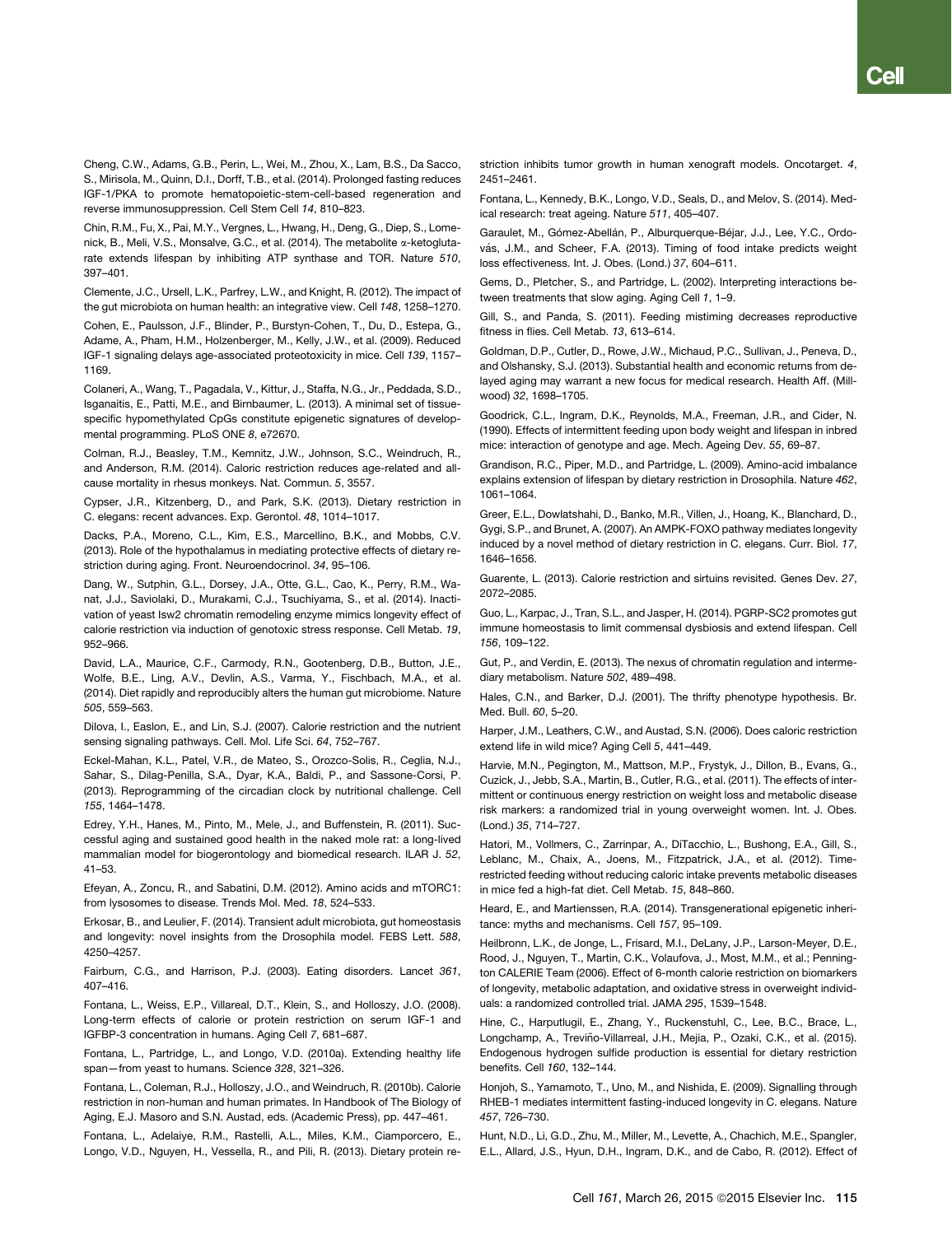calorie restriction and refeeding on skin wound healing in the rat. Age (Dordr.) *34*, 1453–1458.

<span id="page-10-1"></span>Ikeno, Y., Lew, C.M., Cortez, L.A., Webb, C.R., Lee, S., and Hubbard, G.B. (2006). Do long-lived mutant and calorie-restricted mice share common anti-aging mechanisms?—a pathological point of view. Age (Dordr.) *28*, 163–171.

<span id="page-10-10"></span>Jakubowicz, D., Barnea, M., Wainstein, J., and Froy, O. (2013). Effects of caloric intake timing on insulin resistance and hyperandrogenism in lean women with polycystic ovary syndrome. Clin. Sci. *125*, 423–432.

<span id="page-10-3"></span>Johnson, S.C., Rabinovitch, P.S., and Kaeberlein, M. (2013). mTOR is a key modulator of ageing and age-related disease. Nature *493*, 338–345.

<span id="page-10-14"></span>Junnila, R.K., List, E.O., Berryman, D.E., Murrey, J.W., and Kopchick, J.J. (2013). The GH/IGF-1 axis in ageing and longevity. Nat. Rev. Endocrinol. *9*, 366–376.

<span id="page-10-16"></span>Kabil, H., Kabil, O., Banerjee, R., Harshman, L.G., and Pletcher, S.D. (2011). Increased transsulfuration mediates longevity and dietary restriction in Drosophila. Proc. Natl. Acad. Sci. USA *108*, 16831–16836.

<span id="page-10-6"></span>Kaeberlein, T.L., Smith, E.D., Tsuchiya, M., Welton, K.L., Thomas, J.H., Fields, S., Kennedy, B.K., and Kaeberlein, M. (2006). Lifespan extension in Caenorhabditis elegans by complete removal of food. Aging Cell *5*, 487–494.

<span id="page-10-4"></span>Kapahi, P., Chen, D., Rogers, A.N., Katewa, S.D., Li, P.W., Thomas, E.L., and Kockel, L. (2010). With TOR, less is more: a key role for the conserved nutrientsensing TOR pathway in aging. Cell Metab. *11*, 453–465.

Katada, S., Imhof, A., and Sassone-Corsi, P. (2012). Connecting threads: epigenetics and metabolism. Cell *148*, 24–28.

Kenyon, C.J. (2010). The genetics of ageing. Nature *464*, 504–512.

Killick, R., Scales, G., Leroy, K., Causevic, M., Hooper, C., Irvine, E.E., Choudhury, A.I., Drinkwater, L., Kerr, F., Al-Qassab, H., et al. (2009). Deletion of Irs2 reduces amyloid deposition and rescues behavioural deficits in APP transgenic mice. Biochem. Biophys. Res. Commun. *386*, 257–262.

<span id="page-10-2"></span>Kristan, D.M. (2008). Calorie restriction and susceptibility to intact pathogens. Age (Dordr.) *30*, 147–156.

<span id="page-10-8"></span>Kroeger, C.M., Hoddy, K.K., and Varady, K.A. (2014). Impact of weight regain on metabolic disease risk: a review of human trials. J. Obes. *2014*, 614519.

Lee, G.D., Wilson, M.A., Zhu, M., Wolkow, C.A., de Cabo, R., Ingram, D.K., and Zou, S. (2006). Dietary deprivation extends lifespan in Caenorhabditis elegans. Aging Cell *5*, 515–524.

Lee, C., Raffaghello, L., Brandhorst, S., Safdie, F.M., Bianchi, G., Martin-Montalvo, A., Pistoia, V., Wei, M., Hwang, S., Merlino, A., et al. (2012). Fasting cycles retard growth of tumors and sensitize a range of cancer cell types to chemotherapy. Sci. Transl. Med. *4*, 124ra27.

<span id="page-10-24"></span><span id="page-10-15"></span>Li, W., Li, X., and Miller, R.A. (2014). ATF4 activity: a common feature shared by many kinds of slow-aging mice. Aging Cell *13*, 1012–1018.

Liao, C.Y., Rikke, B.A., Johnson, T.E., Diaz, V., and Nelson, J.F. (2010). Genetic variation in the murine lifespan response to dietary restriction: from life extension to life shortening. Aging Cell *9*, 92–95.

<span id="page-10-11"></span>Liu, Z., Huang, M., Wu, X., Shi, G., Xing, L., Dong, Z., Qu, Z., Yan, J., Yang, L., Panda, S., and Xu, Y. (2014). PER1 phosphorylation specifies feeding rhythm in mice. Cell Rep. *7*, 1509–1520.

<span id="page-10-12"></span>Lu, C., and Thompson, C.B. (2012). Metabolic regulation of epigenetics. Cell Metab. *16*, 9–17.

Maeda, H., Gleiser, C.A., Masoro, E.J., Murata, I., McMahan, C.A., and Yu, B.P. (1985). Nutritional influences on aging of Fischer 344 rats: II. Pathology. J. Gerontol. *40*, 671–688.

<span id="page-10-19"></span>Mair, W., and Dillin, A. (2008). Aging and survival: the genetics of life span extension by dietary restriction. Annu. Rev. Biochem. *77*, 727–754.

<span id="page-10-13"></span>Mair, W., Goymer, P., Pletcher, S.D., and Partridge, L. (2003). Demography of dietary restriction and death in Drosophila. Science *301*, 1731–1733.

Mair, W., Piper, M.D., and Partridge, L. (2005). Calories do not explain extension of life span by dietary restriction in Drosophila. PLoS Biol. *3*, e223.

Martín-Montalvo, A., Villalba, J.M., Navas, P., and de Cabo, R. (2011). NRF2, cancer and calorie restriction. Oncogene *30*, 505–520.

<span id="page-10-9"></span>Mattison, J.A., Roth, G.S., Beasley, T.M., Tilmont, E.M., Handy, A.M., Herbert, R.L., Longo, D.L., Allison, D.B., Young, J.E., Bryant, M., et al. (2012). Impact of caloric restriction on health and survival in rhesus monkeys from the NIA study. Nature *489*, 318–321.

<span id="page-10-7"></span>Mattson, M.P., Allison, D.B., Fontana, L., Harvie, M., Longo, V.D., Malaisse, W.J., Mosley, M., Notterpek, L., Ravussin, E., Scheer, F.A., et al. (2014). Meal frequency and timing in health and disease. Proc. Natl. Acad. Sci. USA *111*, 16647–16653.

Menzies, F.M., and Rubinsztein, D.C. (2010). Broadening the therapeutic scope for rapamycin treatment. Autophagy *6*, 286–287.

Mercken, E.M., Crosby, S.D., Lamming, D.W., JeBailey, L., Krzysik-Walker, S., Villareal, D.T., Capri, M., Franceschi, C., Zhang, Y., Becker, K., et al. (2013). Calorie restriction in humans inhibits the PI3K/AKT pathway and induces a younger transcription profile. Aging Cell *12*, 645–651.

<span id="page-10-0"></span>Metaxakis, A., Tain, L.S., Grönke, S., Hendrich, O., Hinze, Y., Birras, U., and Partridge, L. (2014). Lowered insulin signalling ameliorates age-related sleep fragmentation in Drosophila. PLoS Biol. *12*, e1001824.

<span id="page-10-17"></span>Miller, D.L., and Roth, M.B. (2007). Hydrogen sulfide increases thermotolerance and lifespan in Caenorhabditis elegans. Proc. Natl. Acad. Sci. USA *104*, 20618–20622.

Miller, R.A., Buehner, G., Chang, Y., Harper, J.M., Sigler, R., and Smith-Wheelock, M. (2005). Methionine-deficient diet extends mouse lifespan, slows immune and lens aging, alters glucose, T4, IGF-I and insulin levels, and increases hepatocyte MIF levels and stress resistance. Aging Cell *4*, 119–125.

Mirzaei, H., Suarez, J.A., and Longo, V.D. (2014). Protein and amino acid restriction, aging and disease: from yeast to humans. Trends Endocrinol. Metab. *25*, 558–566.

<span id="page-10-22"></span>Mott, R., Yuan, W., Kaisaki, P., Gan, X., Cleak, J., Edwards, A., Baud, A., and Flint, J. (2014). The architecture of parent-of-origin effects in mice. Cell *156*, 332–342.

<span id="page-10-5"></span>Mouchiroud, L., Houtkooper, R.H., and Auwerx, J. (2013). NAD<sup>+</sup> metabolism: a therapeutic target for age-related metabolic disease. Crit. Rev. Biochem. Mol. Biol. *48*, 397–408.

<span id="page-10-18"></span>Muegge, B.D., Kuczynski, J., Knights, D., Clemente, J.C., González, A., Fontana, L., Henrissat, B., Knight, R., and Gordon, J.I. (2011). Diet drives convergence in gut microbiome functions across mammalian phylogeny and within humans. Science *332*, 970–974.

<span id="page-10-23"></span><span id="page-10-20"></span>Nakagawa, S., Lagisz, M., Hector, K.L., and Spencer, H.G. (2012). Comparative and meta-analytic insights into life extension via dietary restriction. Aging Cell *11*, 401–409.

Öst, A., Lempradl, A., Casas, E., Weigert, M., Tiko, T., Deniz, M., Pantano, L., Boenisch, U., Itskov, P.M., Stoeckius, M., et al. (2014). Paternal diet defines offspring chromatin state and intergenerational obesity. Cell *159*, 1352–1364.

Ostojic, I., Boll, W., Waterson, M.J., Chan, T., Chandra, R., Pletcher, S.D., and Alcedo, J. (2014). Positive and negative gustatory inputs affect Drosophila lifespan partly in parallel to dFOXO signaling. Proc. Natl. Acad. Sci. USA *111*, 8143–8148.

Pamplona, R., and Barja, G. (2006). Mitochondrial oxidative stress, aging and caloric restriction: the protein and methionine connection. Biochim. Biophys. Acta *1757*, 496–508.

<span id="page-10-25"></span>Partridge, L. (2010). The new biology of ageing. Philos. Trans. R. Soc. Lond. B Biol. Sci. *365*, 147–154.

<span id="page-10-21"></span>Partridge, L., Gems, D., and Withers, D.J. (2005). Sex and death: what is the connection? Cell *120*, 461–472.

Pembrey, M., Saffery, R., and Bygren, L.O.; Network in Epigenetic Epidemiology; Network in Epigenetic Epidemiology (2014). Human transgenerational responses to early-life experience: potential impact on development, health and biomedical research. J. Med. Genet. *51*, 563–572.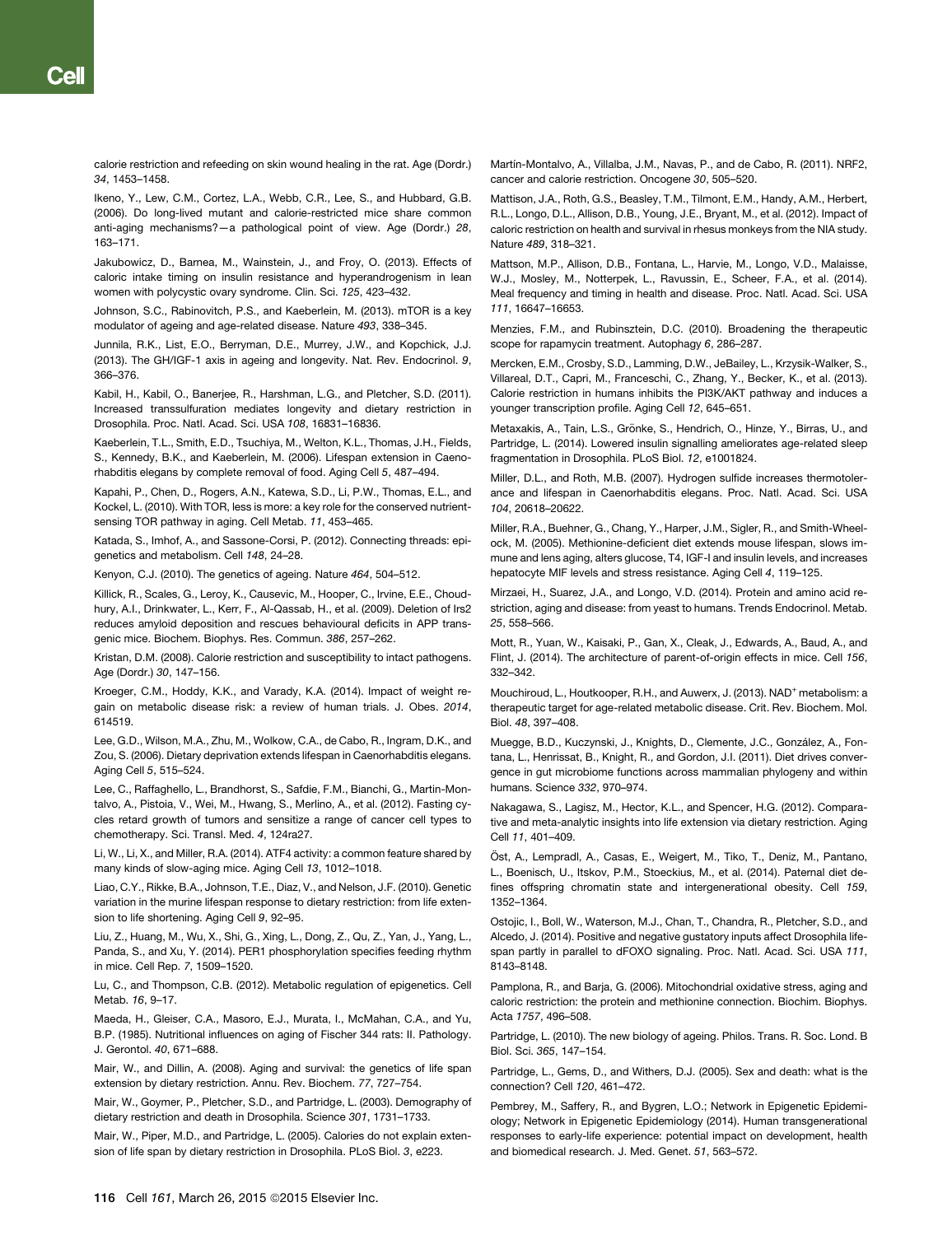<span id="page-11-15"></span>Peng, W., Robertson, L., Gallinetti, J., Mejia, P., Vose, S., Charlip, A., Chu, T., and Mitchell, J.R. (2012). Surgical stress resistance induced by single amino acid deprivation requires Gcn2 in mice. Sci. Transl. Med. *4*, 118ra111.

Pinkston-Gosse, J., and Kenyon, C. (2007). DAF-16/FOXO targets genes that regulate tumor growth in Caenorhabditis elegans. Nat. Genet. *39*, 1403–1409.

<span id="page-11-14"></span>Pollak, M. (2012). The insulin and insulin-like growth factor receptor family in neoplasia: an update. Nat. Rev. Cancer *12*, 159–169.

<span id="page-11-29"></span>Pollin, T.I., Isakova, T., Jablonski, K.A., de Bakker, P.I., Taylor, A., McAteer, J., Pan, Q., Horton, E.S., Delahanty, L.M., Altshuler, D., et al.; Diabetes Prevention Program Research Group (2012). Genetic modulation of lipid profiles following lifestyle modification or metformin treatment: the Diabetes Prevention Program. PLoS Genet. *8*, e1002895.

Radford, E.J., Isganaitis, E., Jimenez-Chillaron, J., Schroeder, J., Molla, M., Andrews, S., Didier, N., Charalambous, M., McEwen, K., Marazzi, G., et al. (2012). An unbiased assessment of the role of imprinted genes in an intergenerational model of developmental programming. PLoS Genet. *8*, e1002605.

<span id="page-11-26"></span>Radford, E.J., Ito, M., Shi, H., Corish, J.A., Yamazawa, K., Isganaitis, E., Seisenberger, S., Hore, T.A., Reik, W., Erkek, S., et al. (2014). In utero effects. In utero undernourishment perturbs the adult sperm methylome and intergenerational metabolism. Science *345*, 1255903.

<span id="page-11-25"></span>Rando, O.J. (2012). Daddy issues: paternal effects on phenotype. Cell *151*, 702–708.

<span id="page-11-27"></span>Rechavi, O., Houri-Ze'evi, L., Anava, S., Goh, W.S., Kerk, S.Y., Hannon, G.J., and Hobert, O. (2014). Starvation-induced transgenerational inheritance of small RNAs in C. elegans. Cell *158*, 277–287.

<span id="page-11-8"></span>Safdie, F.M., Dorff, T., Quinn, D., Fontana, L., Wei, M., Lee, C., Cohen, P., and Longo, V.D. (2009). Fasting and cancer treatment in humans: A case series report. Aging *1*, 988–1007.

<span id="page-11-18"></span>Saiki, R., Lunceford, A.L., Bixler, T., Dang, P., Lee, W., Furukawa, S., Larsen, P.L., and Clarke, C.F. (2008). Altered bacterial metabolism, not coenzyme Q content, is responsible for the lifespan extension in Caenorhabditis elegans fed an Escherichia coli diet lacking coenzyme Q. Aging Cell *7*, 291–304.

<span id="page-11-9"></span>Scheer, F.A., Hilton, M.F., Mantzoros, C.S., and Shea, S.A. (2009). Adverse metabolic and cardiovascular consequences of circadian misalignment. Proc. Natl. Acad. Sci. USA *106*, 4453–4458.

<span id="page-11-28"></span>Schleit, J., Johnson, S.C., Bennett, C.F., Simko, M., Trongtham, N., Castanza, A., Hsieh, E.J., Moller, R.M., Wasko, B.M., Delaney, J.R., et al. (2013). Molecular mechanisms underlying genotype-dependent responses to dietary restriction. Aging Cell *12*, 1050–1061.

Selman, C., and Hempenstall, S. (2012). Evidence of a metabolic memory to early-life dietary restriction in male C57BL/6 mice. Longev. Healthspan *1*, 2.

<span id="page-11-7"></span>Shimazu, T., Hirschey, M.D., Newman, J., He, W., Shirakawa, K., Le Moan, N., Grueter, C.A., Lim, H., Saunders, L.R., Stevens, R.D., et al. (2013). Suppression of oxidative stress by  $\beta$ -hydroxybutyrate, an endogenous histone deacetylase inhibitor. Science *339*, 211–214.

<span id="page-11-23"></span>Simons, M.J., Koch, W., and Verhulst, S. (2013). Dietary restriction of rodents decreases aging rate without affecting initial mortality rate — a meta-analysis. Aging Cell *12*, 410–414.

<span id="page-11-12"></span>Simpson, S.J., Le Couteur, D.G., and Raubenheimer, D. (2015). Putting the balance back in diet. Cell *161*, this issue, 18–23.

<span id="page-11-1"></span>Singh, R., and Cuervo, A.M. (2011). Autophagy in the cellular energetic balance. Cell Metab. *13*, 495–504.

<span id="page-11-11"></span>Solon-Biet, S.M., McMahon, A.C., Ballard, J.W., Ruohonen, K., Wu, L.E., Cogger, V.C., Warren, A., Huang, X., Pichaud, N., Melvin, R.G., et al. (2014). The ratio of macronutrients, not caloric intake, dictates cardiometabolic health, aging, and longevity in ad libitum-fed mice. Cell Metab. *19*, 418–430.

Stein, G.M., and Murphy, C.T. (2012). The Intersection of Aging, Longevity Pathways, and Learning and Memory in C. elegans. Front. Genet. *3*, 259.

Stöhr, O., Schilbach, K., Moll, L., Hettich, M.M., Freude, S., Wunderlich, F.T., Ernst, M., Zemva, J., Brüning, J.C., Krone, W., et al. (2013). Insulin receptor signaling mediates APP processing and  $\beta$ -amyloid accumulation without altering survival in a transgenic mouse model of Alzheimer's disease. Age (Dordr.) *35*, 83–101.

<span id="page-11-24"></span>Tarry-Adkins, J.L., and Ozanne, S.E. (2014). The impact of early nutrition on the ageing trajectory. Proc. Nutr. Soc. *73*, 289–301.

Tatar, M., Post, S., and Yu, K. (2014). Nutrient control of Drosophila longevity. Trends Endocrinol. Metab. *25*, 509–517.

<span id="page-11-6"></span>Tessitore, L., and Bollito, E. (2006). Early induction of TGF-beta1 through a fasting-re-feeding regimen promotes liver carcinogenesis by a sub-initiating dose of diethylnitrosamine. Cell Prolif. *39*, 105–116.

<span id="page-11-0"></span>Thondamal, M., Witting, M., Schmitt-Kopplin, P., and Aguilaniu, H. (2014). Steroid hormone signalling links reproduction to lifespan in dietary-restricted Caenorhabditis elegans. Nat. Commun. *5*, 4879.

<span id="page-11-17"></span>Thorburn, A.N., Macia, L., and Mackay, C.R. (2014). Diet, metabolites, and ''western-lifestyle'' inflammatory diseases. Immunity *40*, 833–842.

<span id="page-11-2"></span>Tullet, J.M., Hertweck, M., An, J.H., Baker, J., Hwang, J.Y., Liu, S., Oliveira, R.P., Baumeister, R., and Blackwell, T.K. (2008). Direct inhibition of the longevity-promoting factor SKN-1 by insulin-like signaling in C. elegans. Cell *132*, 1025–1038.

<span id="page-11-5"></span>Uno, M., Honjoh, S., Matsuda, M., Hoshikawa, H., Kishimoto, S., Yamamoto, T., Ebisuya, M., Yamamoto, T., Matsumoto, K., and Nishida, E. (2013). A fasting-responsive signaling pathway that extends life span in C. elegans. Cell Rep. *3*, 79–91.

<span id="page-11-16"></span>Uthus, E.O., and Brown-Borg, H.M. (2006). Methionine flux to transsulfuration is enhanced in the long living Ames dwarf mouse. Mech. Ageing Dev. *127*, 444–450.

Vickers, M.H. (2014). Early life nutrition, epigenetics and programming of later life disease. Nutrients *6*, 2165–2178.

<span id="page-11-10"></span>Wang, X.S., Armstrong, M.E., Cairns, B.J., Key, T.J., and Travis, R.C. (2011). Shift work and chronic disease: the epidemiological evidence. Occup. Med. (Lond.) *61*, 78–89.

Wang, L., Karpac, J., and Jasper, H. (2014). Promoting longevity by maintaining metabolic and proliferative homeostasis. J. Exp. Biol. *217*, 109–118.

Waterson, M.J., Chung, B.Y., Harvanek, Z.M., Ostojic, I., Alcedo, J., and Pletcher, S.D. (2014). Water sensor ppk28 modulates Drosophila lifespan and physiology through AKH signaling. Proc. Natl. Acad. Sci. USA *111*, 8137–8142.

<span id="page-11-19"></span>Watson, E., MacNeil, L.T., Ritter, A.D., Yilmaz, L.S., Rosebrock, A.P., Caudy, A.A., and Walhout, A.J. (2014). Interspecies systems biology uncovers metabolites affecting C. elegans gene expression and life history traits. Cell *156*, 759–770.

<span id="page-11-21"></span><span id="page-11-3"></span>Webb, A.E., and Brunet, A. (2014). FOXO transcription factors: key regulators of cellular quality control. Trends Biochem. Sci. *39*, 159–169.

Whitaker, R., Gil, M.P., Ding, F., Tatar, M., Helfand, S.L., and Neretti, N. (2014). Dietary switch reveals fast coordinated gene expression changes in Drosophila melanogaster. Aging (Albany, N.Y. Online) *6*, 355–368.

Withers, S.S., Kass, P.H., Rodriguez, C.O., Jr., Skorupski, K.A., O'Brien, D., Guerrero, T.A., Sein, K.D., and Rebhun, R.B. (2014). Fasting reduces the incidence of delayed-type vomiting associated with doxorubicin treatment in dogs with lymphoma. Transl. Oncol. Published online May 12, 2014. [http://dx.doi.](http://dx.doi.org/10.1016/j.tranon.2014.04.014) [org/10.1016/j.tranon.2014.04.014](http://dx.doi.org/10.1016/j.tranon.2014.04.014).

<span id="page-11-20"></span><span id="page-11-13"></span>Wolfe, R.R., Miller, S.L., and Miller, K.B. (2008). Optimal protein intake in the elderly. Clin. Nutr. *27*, 675–684.

<span id="page-11-4"></span>Wong, A.C., Dobson, A.J., and Douglas, A.E. (2014). Gut microbiota dictates the metabolic response of Drosophila to diet. J. Exp. Biol. *217*, 1894–1901.

Wu, Z., Puigserver, P., Andersson, U., Zhang, C., Adelmant, G., Mootha, V., Troy, A., Cinti, S., Lowell, B., Scarpulla, R.C., and Spiegelman, B.M. (1999). Mechanisms controlling mitochondrial biogenesis and respiration through the thermogenic coactivator PGC-1. Cell *98*, 115–124.

<span id="page-11-22"></span>Wu, D., Rea, S.L., Cypser, J.R., and Johnson, T.E. (2009). Mortality shifts in Caenorhabditis elegans: remembrance of conditions past. Aging Cell *8*, 666–675.